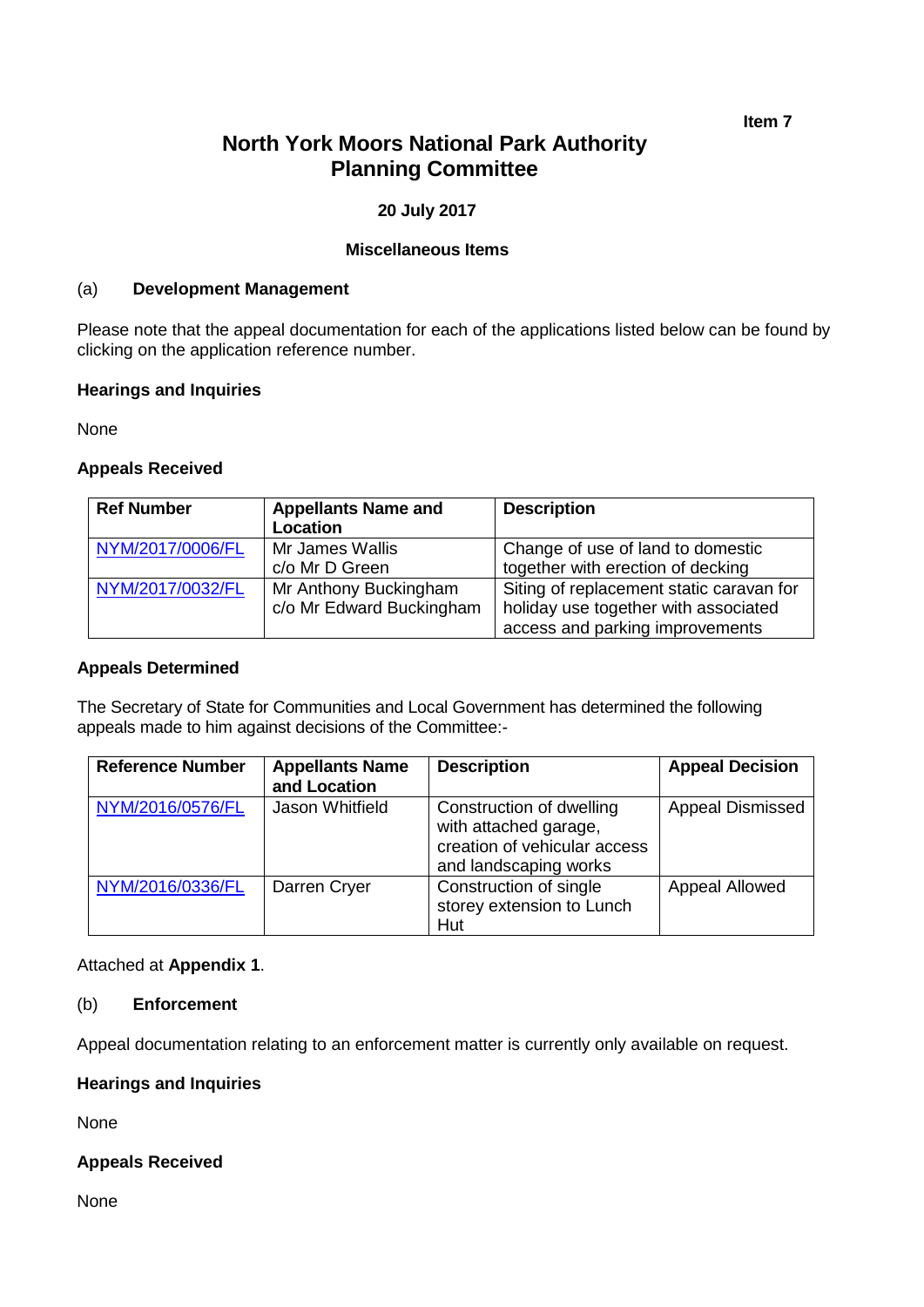# **Appeals Determined**

None

# (c) **Planning Applications Determined by the Director of Planning**

A list of planning applications determined by the Director of Planning in accordance with the Scheme of Delegation is attached at **Appendix 2**.

**[NB: Members wishing to enquire further into particular applications referred to in the Appendix are asked to raise the matter with the Director of Planning in advance of the meeting to enable a detailed response to be given].**

Andy Wilson Chief Executive (National Park Officer)

Chris France Director of Planning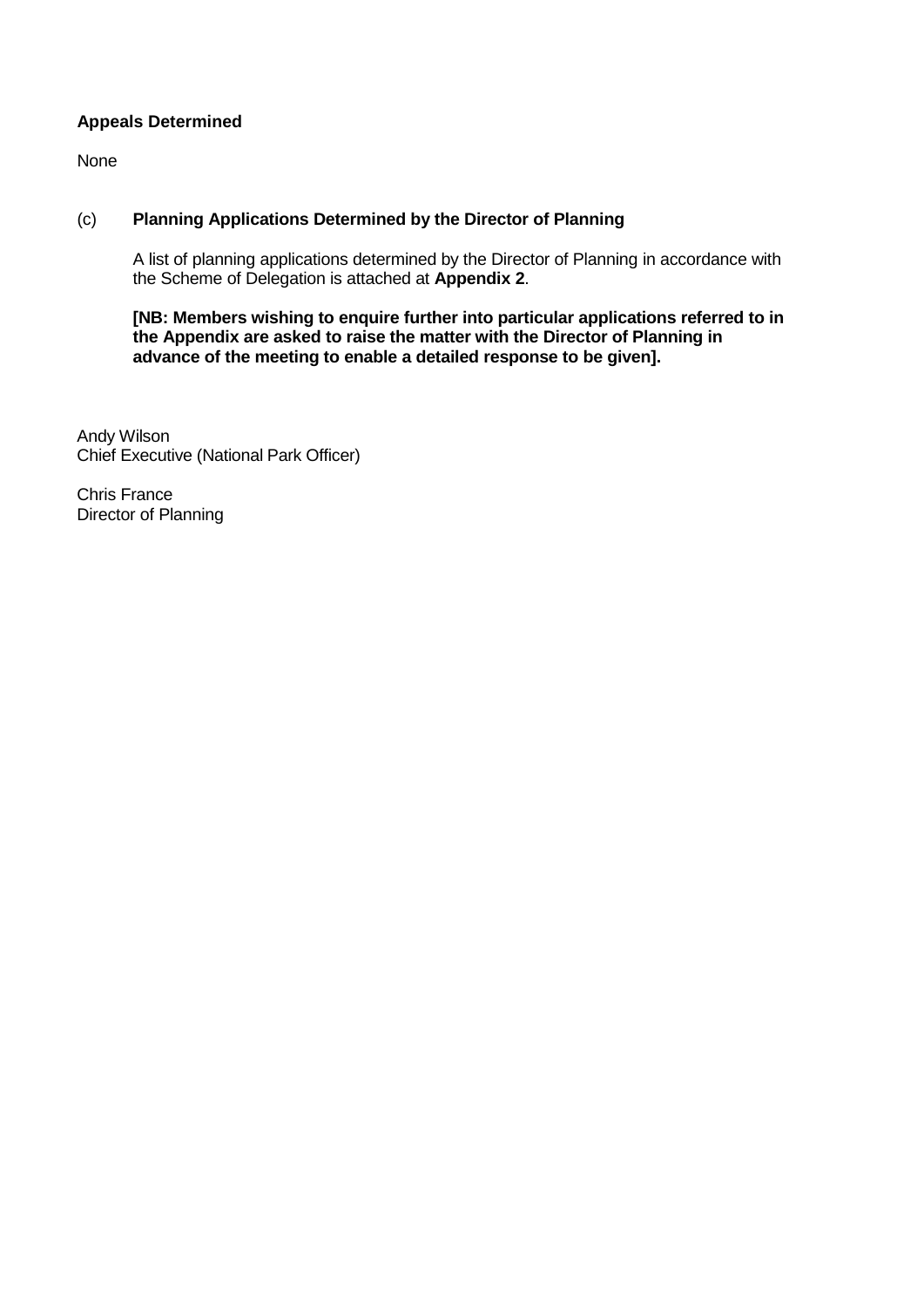

# **Appeal Decision**

Site visit made on 9 May 2017

# **by Jason Whitfield BA (Hons) DipTP MRTPI**

**an Inspector appointed by the Secretary of State for Communities and Local Government**

#### **Decision date: 9 th June 2017**

# **Appeal Ref: APP/W9500/W/17/3167342 The Old Post Office, Coxwold to Oulston, Coxwold YO61 4AA**

- The appeal is made under section 78 of the Town and Country Planning Act 1990 against a refusal to grant planning permission.
- The appeal is made by Mr N Bulmer against the decision of North York Moors National Park.
- The application Ref NYM/2016/0576/FL, dated 1 July 2016, was refused by notice dated 21 October 2016.
- The development proposed is construction of a 4 bedroom dwelling with attached single garage.

# **Decision**

1. The appeal is dismissed.

# **Main Issues**

- 2. The main issues are:
	- whether the proposal would be acceptable having regard to development plan policies in relation to the location of new housing; and,
	- the effect of the proposal on the character and appearance of the area with particular regard to whether it would conserve and enhance the special qualities of the North Yorks Moors National Park.

# **Reasons**

### *Location*

- 3. Core Policy J of the North York Moors National Park Authority Local Development Framework Core Strategy and Development Policies 2008 (CS) states that a mix of housing types and tenures will be sought to maintain the vitality of local communities, consolidate support for services and facilities and support the delivery of more affordable housing. It goes on to state that this will delivered by, inter alia, supporting the development of local needs housing located on infill sites in local service villages or other villages.
- 4. The parties agree that the proposal would deliver local needs housing. I see no reason to disagree. Consideration therefore turns to whether it would be located on an infill site. Paragraph 9.16 of the supporting text to CS Core Policy J defines infill sites as a small gap within a continuously built up frontage within the main built up area of the settlement.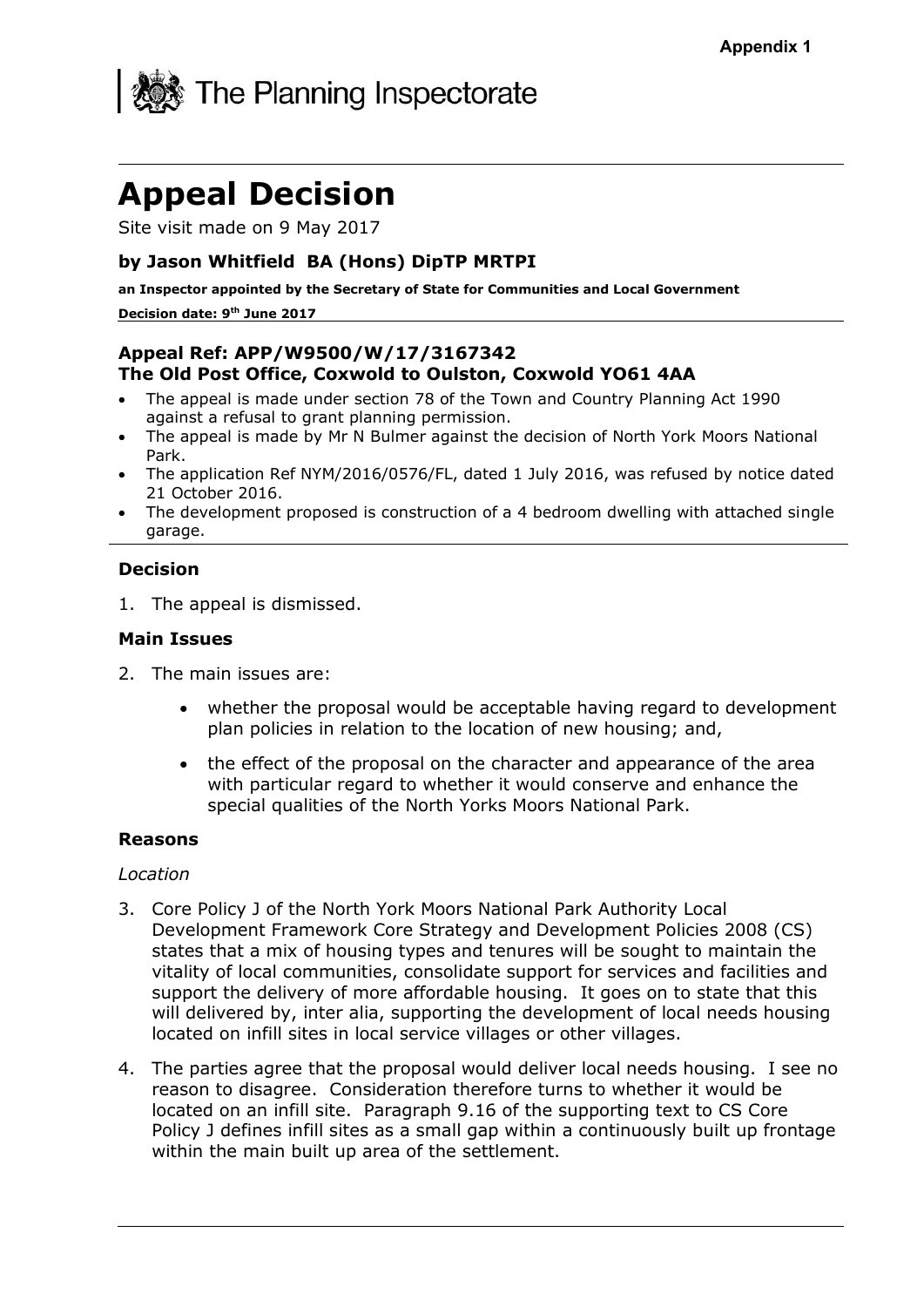- 5. I recognise that the appeal site immediately adjoins the built-up frontage to the west and that it is contained to an extent by the wooded former railway line which provides a physical boundary to the site. However, there is no development to the east other than an isolated dwelling around 80-100m away. Nor is there any development to the south of the site. Moreover, on the north side of the road, the built form of the village extends less further to the east than the appeal site, with again only an isolated dwelling opposite. In my view, the appeal site cannot reasonably be considered to be a small gap within a continuously built up frontage in the main built up area of the settlement. Consequently, the proposal would not result in the development of local needs housing on an infill site.
- 6. I conclude, therefore, that the proposal would conflict with Core Policy J of the CS and, as a result, would not be acceptable having regard to development plan policies in relation to the location of new housing.

# *Character and Appearance*

- 7. The appeal site lies within the North Yorks Moors National Park. National Parks have the highest status of protection in relation to landscape and scenic beauty and great weight is to be afforded to conserving their landscape and scenic beauty, as set out in paragraph 115 of the National Planning Policy Framework (the Framework).
- 8. Development Policy 3 of the CS states that, to maintain and enhance the distinctive character of the National Park, development will be permitted where, amongst other things, the siting, orientation, layout and density preserves or enhances views into and out of the site; it does not affect spaces about and between buildings and other features that contribute to the character and quality of the environment; and, it will not result in the loss of an open space which contributes to the amenity, character and setting of a settlement.
- 9. Supporting paragraph 9.16 of CS Core Policy J states that it is important to recognise the amenity value of certain open spaces within the built up area of settlements and therefore not every gap will be considered as an appropriate infill site. Gaps created by the development of affordable housing exception sites are not considered as infill gaps and may not necessarily be part of the main built up area of the settlement.
- 10. The appeal site comprises the side garden of the detached property known as The Old Post Office and beyond the built up area of the village. Triangular in shape, it lies between the property and the heavily wooded embankment of the former railway line to the east. In addition, there is a hedgerow to the road frontage of the site with a number of conifer and ornamental trees on the site itself. As such, it forms an attractive area of open and verdant space which plays a transitionary role between the built up area of the village and the expanse of open countryside beyond. To that end it makes a positive contribution to the special qualities of the North York Moors National Park.
- 11. I note that the wooded area to the east would limit views to some extent from the road. Nevertheless, the presence of built form would be apparent from the footpath and to the front of the site above the hedgerow and through the gaps between those trees within the site which would be retained. Moreover, whilst the wooded embankment provides a green backdrop to the site, the proposal would nevertheless be apparent on heading out of the village and would result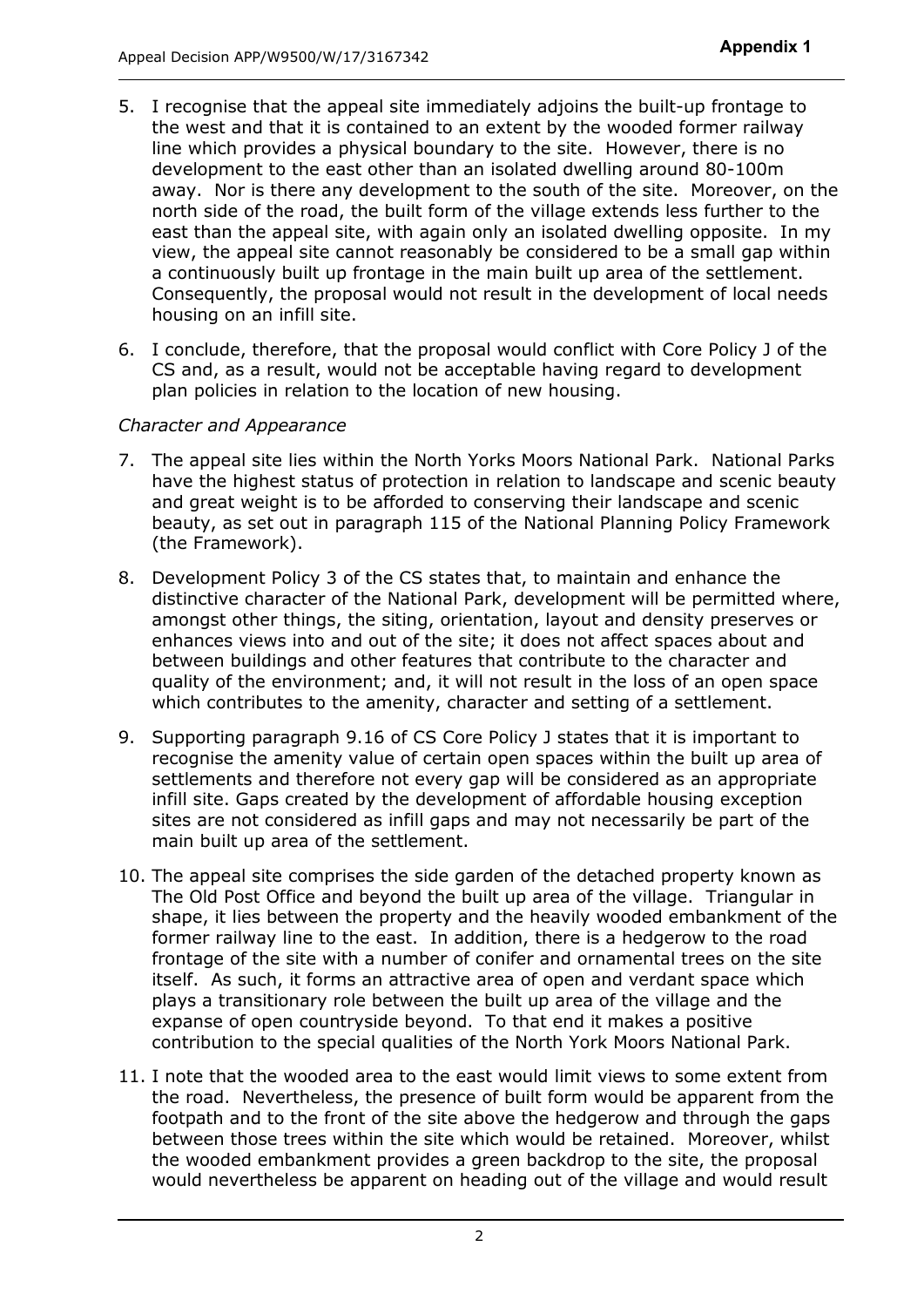in a noticeable expansion of the built up area of the village. Consequently, the proposal would result in the loss of an area which contributes to the character and setting of the settlement and as such, it would not preserve or enhance views into and out of the site, the spaces around or between buildings nor other features that contribute to the character and quality of the village.

12. I conclude, therefore, that the proposal would have a harmful effect on the character and appearance of the area and, in particular, would not conserve or enhance the special qualities of the North Yorks Moors National Park. As such, it would conflict with Development Policy 3 of the CS and paragraph 115 of the Framework.

# **Other Matters**

- 13. Paragraph 6 of the Framework sets out that the purpose of the planning system is to contribute to the achievement of sustainable development. Paragraph 7 of the Framework states that there are three dimensions to sustainable development: economic, social and environmental.
- 14. I recognise the proposal would allow the appellant to relocate closer to his place of work which would reduce the need for travel and support work in local agriculture. It would also have some economic benefits during the construction phase and would, to a limited degree, help support local services and facilities. However, such benefits would not outweigh the harm that would arise to the environmental role of sustainability given my findings in respect of the main issues above. As a result, the proposal would not constitute sustainable development for the purposes of the Framework and the benefits arising from the proposal would not outweigh the conflict with the development plan.

# **Conclusion**

15. For the reasons given above I conclude that the appeal should be dismissed.

# *Jason Whitfield*

# **INSPECTOR**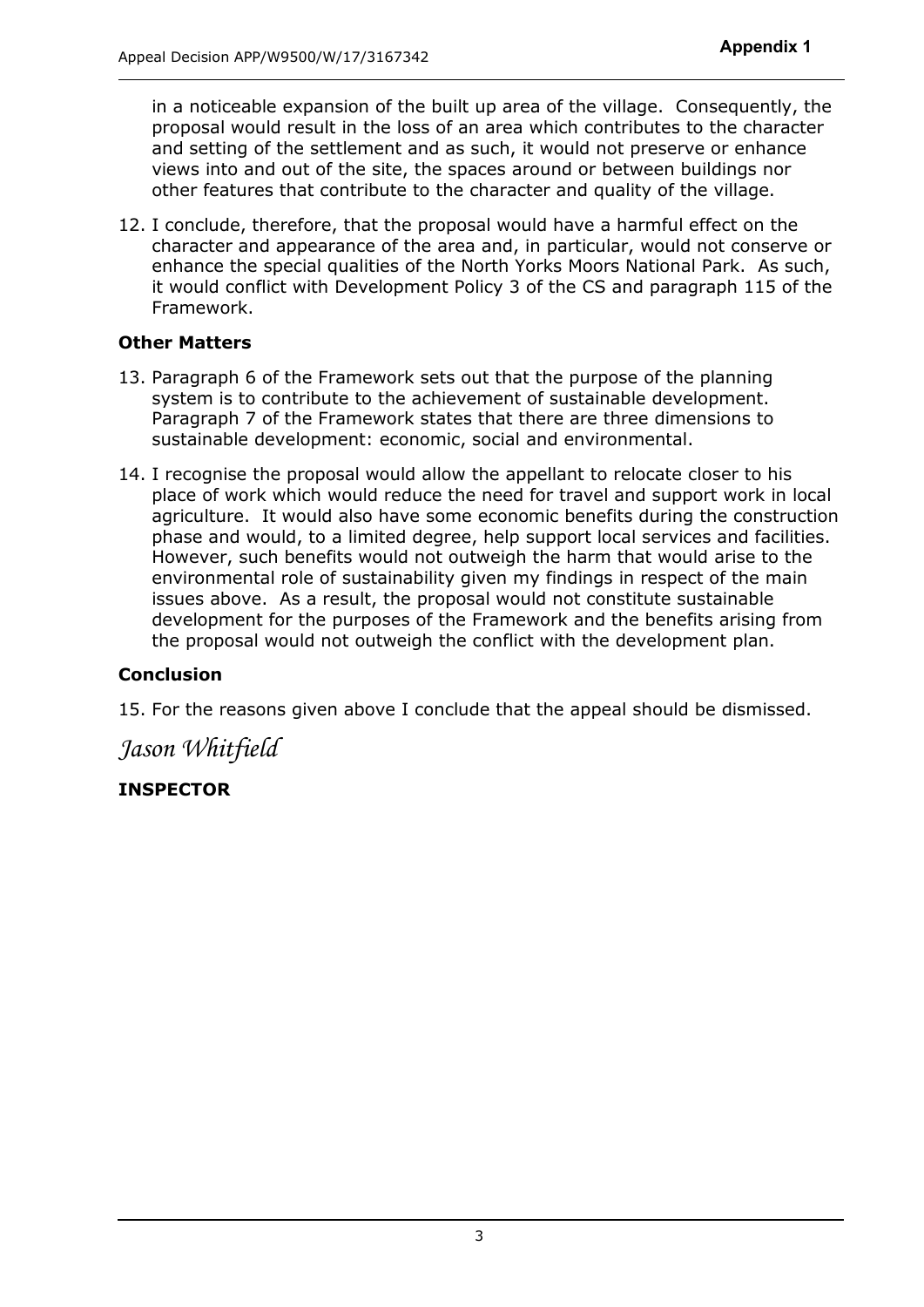

# **Appeal Decision**

Site visit made on 16 May 2017

# **by Andrew McCormack BSc (Hons) MRTPI**

**an Inspector appointed by the Secretary of State for Communities and Local Government Decision date: 26 June 2017**

# **Appeal Ref: APP/W9500/W/17/3169164 Lunch Hut, Glaisdale Moor, Glaisdale, North Yorkshire (Grid Reference: E 0 52'40.9"W, N 54 24'28.0"N)**

- The appeal is made under section 78 of the Town and Country Planning Act 1990 against a refusal to grant planning permission.
- The appeal is made by Mr D Todd for Dawnay Estate Ltd against the decision of North York Moors National Park.
- The application Ref NYM/2016/0336/FL, dated 3 May 2016, was refused by notice dated 25 August 2016.
- The development proposed is extension to lunch hut, Glaisdale Moor.

# **Decision**

1. The appeal is allowed and planning permission is granted for extension to lunch hut, Glaisdale Moor at Lunch Hut, Glaisdale Moor, Glaisdale, North Yorkshire YO21 2PZ, in accordance with the terms of application Ref: NYM/2016/0336/FL, dated 3 May 2016, and subject to the conditions set out in the schedule attached to this decision letter.

# **Procedural Matters**

- 2. The address of the appeal site on the application form identifies a grid reference as at the time of its submission I am led to understand that the postcode was not known by the appellant. This is reflected in the banner heading to this letter. However, I note that the postcode has since been provided on the appeal form and is shown to be YO21 2PZ. Therefore, for ease of description and reference, I have used the postcode in my decision.
- 3. The appeal site is situated within the North York Moors National Park (the National Park). Therefore, I have had due regard to the statutory purposes of national parks set out in the Environment Act 1995 (the Act).
- 4. The surrounding area is part of a Special Protection Area, a Special Area of Conservation and a Site of Special Scientific Interest. Whilst inevitably there would be some impact on these designations, I note that the local planning authority's Ecologist has undertaken an appropriate assessment of the likely effects on these designations. It is stated the proposal would be unlikely to have any significant impacts. Natural England concurs with this view and I see no reason to disagree.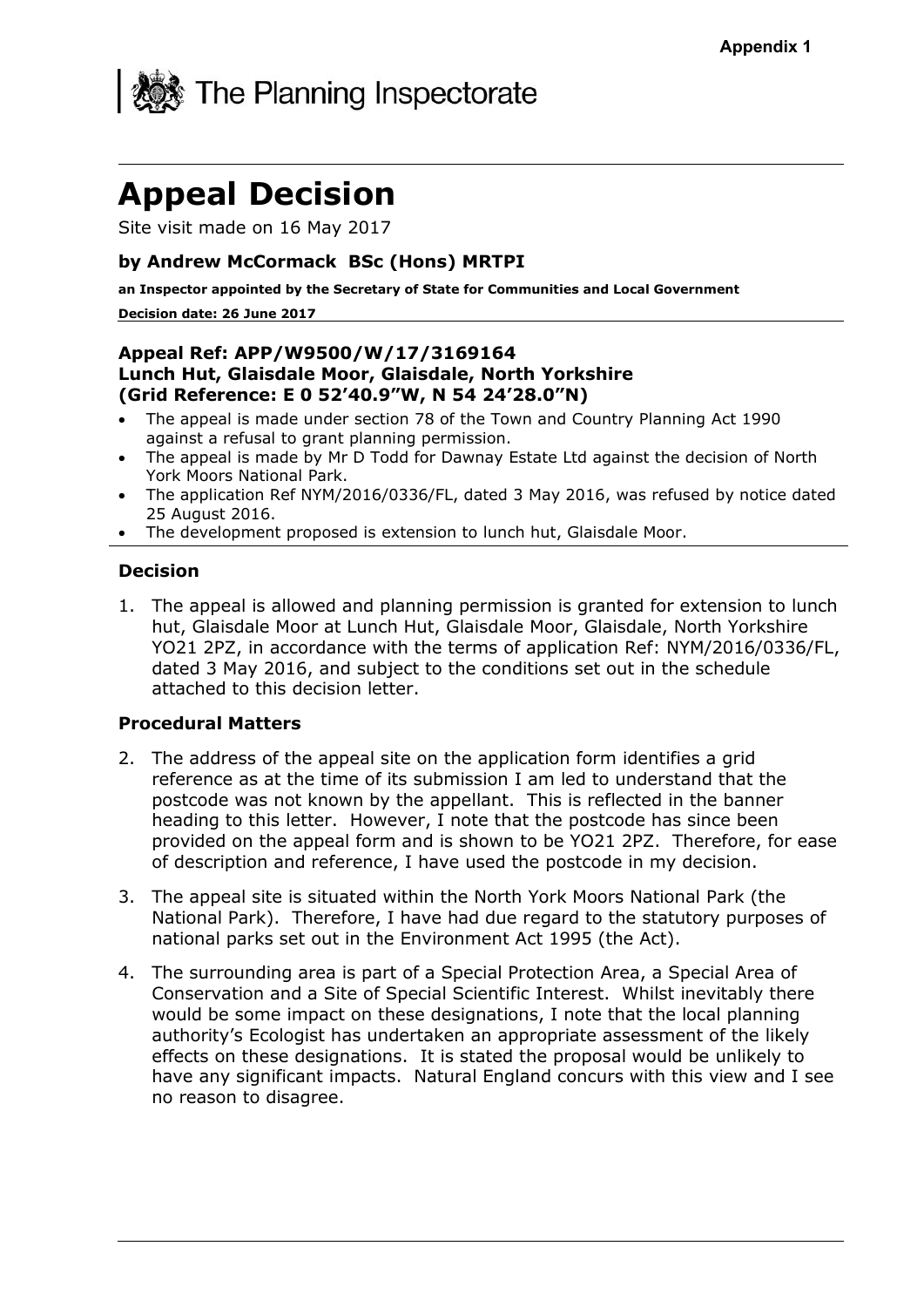# **Main Issue**

5. The main issue is whether the proposal would conserve or enhance the character or appearance of the National Park and therefore the effect of the proposal on its scenic beauty and the public's enjoyment of its special qualities.

# **Reasons**

- 6. The Act sets out the two statutory purposes for national parks in England and Wales. These are to firstly conserve and enhance the natural beauty, wildlife and cultural heritage and secondly, to promote opportunities for the understanding and enjoyment of the special qualities of national parks by the public. When national parks carry out these purposes they also have the duty to seek to foster the economic and social well-being of local communities within the national parks. Core Policies A and G and Development Policy 3 of the North York Moors Core Strategy and Development Policies document (Core Strategy) seek to further these purposes and duty within the North York Moors.
- 7. The Council states that the proposed extension would be disproportionate to the existing building which appears as an iconic, simple and isolated shepherd's hut in the landscape. As such, it would fail to respect its modest design. Whilst I acknowledge that the proposal would be a 100% increase in the floor space of the original building, I find that its scale, design and materials would sympathetically blend with the simple original structure appearing as part of but separate to it due to the connecting element of the scheme.
- 8. The Council argues that the hut is prominent in an open moorland setting and is visible on the skyline from certain views. As a result, the proposal would be a dominant form of development and would have an adverse impact on the first national park purpose. However, the hut is in a remote and isolated location and is difficult to see from the nearest public road which is about 350 metres to the east. Whilst the hut may be visible on the skyline from certain views, I do not find it to be prominent in the landscape. I appreciate that the proposal would be visible in some long range views. However, given its relatively small nature, I find that the overall design and scale of the proposal and its relationship to the original hut would result in no significant impact on such views. Therefore, it would not be any more of a prominent or dominant landmark than is currently the case.
- 9. I have had regard to the Council's points regarding catering facilities to serve shooting parties at the hut. From what I have seen and read, I am led to understand that the additional space proposed would enable more people to be accommodated and allow for catering to be laid out and served. I appreciate the Council's argument that catering premises within the villages of the National Park could be used, rather than catering being provided at the hut. However, to me this seems unrealistic and impractical given the nature of the proposed activities at the hut and it would increase unnecessary journeys.
- 10. The appellant argues that not many developments, if any, can enhance the scenic beauty of the National Park. This is a point with which I have some sympathy as development will inevitably have an impact on its surrounding environment. Notwithstanding this, having had due regard to the evidence before me, I find that the proposal would have a conserving effect on the scenic qualities of the National Park. As it would be a relatively small development with a sympathetic design and appropriate materials to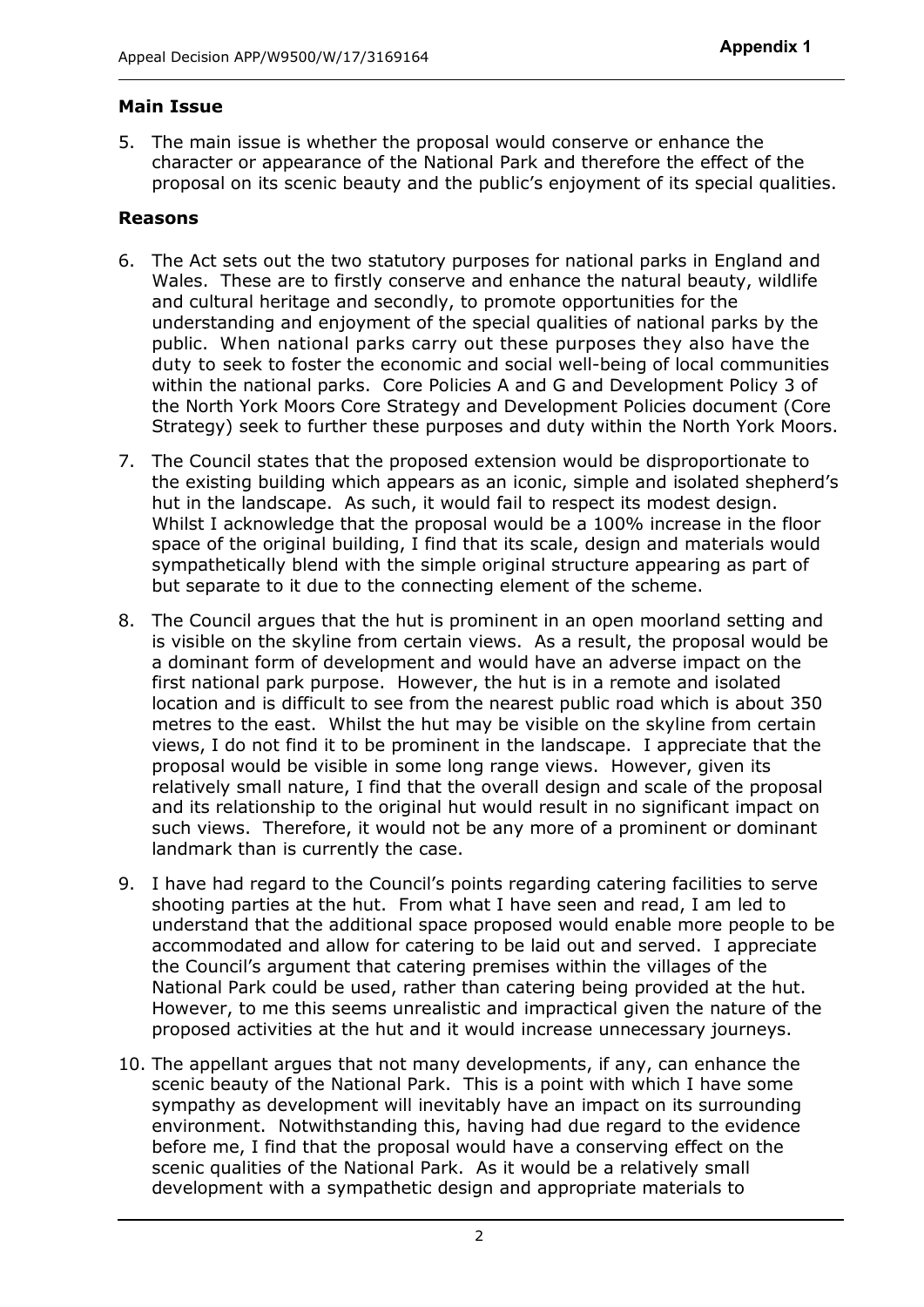complement the original hut, I find that it would have minimal adverse impact on the surrounding area.

- 11. Furthermore, the proposal would likely safeguard the longevity of the hut as it would bring back into use a currently redundant building. It would provide employment for the local community through the proposed increase in numbers within shooting parties, catering and increased tourism. As a result, it would attract additional income into the National Park and the surrounding area. Moreover, I find that the proposal would provide an opportunity for the public to understand and enjoy the special qualities of the National Park, thus meeting the second national park purpose.
- 12. In pursuing the national park purposes, the National Park Authority also has a duty to seek to foster the economic and social well-being of their local communities. With this in mind, and having taken all of the above into account, I find that the substantial benefits of the proposed development would outweigh the limited harm I have identified.
- 13. Consequently, I conclude that the proposed development would have no material adverse impact on the character or appearance of the National Park, its scenic beauty or the public enjoyment of it and would therefore have a conserving effect. As a result, it would accord with Core Policies A and G and Development Policy 3 of the Core Strategy. Amongst other matters, these policies seek to ensure that the development has no adverse impact on the special qualities and public enjoyment of the National Park and conserves its character and appearance.

# **Conditions**

- 14. I have had regard to the planning conditions that have been suggested by the Council. Where necessary, and in the interests of conciseness and enforceability, I have altered the suggested conditions to better reflect the relevant parts of the Planning Practice Guidance (PPG).
- 15. In addition to the standard implementation condition (1), I have imposed a condition specifying the approved plans (2) to provide certainty. Furthermore, conditions relating to the specified the use approved (3) and details of external materials (4, 5, 6 and 7) are necessary and reasonable to provide certainty and in the interests of character and appearance. It is also necessary and reasonable to impose a condition (8) relating to the installation of utilities, storage and parking areas in the interests of character and appearance.
- 16. It is necessary that the requirements of Condition 4 are agreed prior to the commencement of the development hereby permitted to ensure an acceptable development in respect of the character and appearance of the National Park.

# **Conclusion**

17. For the above reasons, and having had regard to all other matters raised, I conclude that the appeal should be allowed.

*Andrew McCormack*

INSPECTOR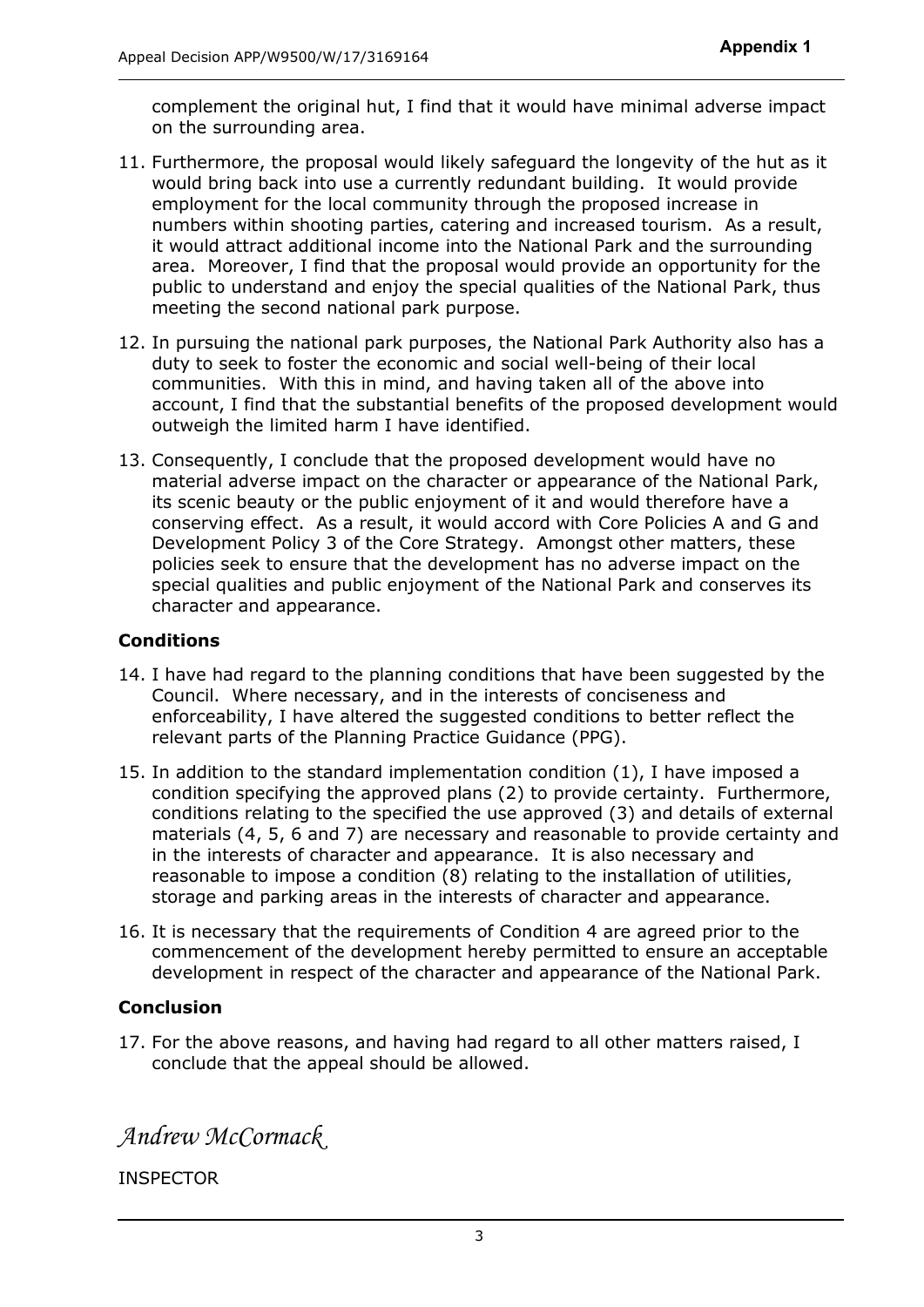# **SCHEDULE OF CONDITIONS**

- 1) The development hereby permitted shall begin not later than three years from the date of this decision.
- 2) The development hereby permitted shall be carried out in strict accordance with the following approved plans:

Drawing No: 147-03-E – 'Proposed Plans and Elevations' as received by the local planning authority on 19 July 2016

or in accordance with any minor variation thereof that may be submitted to, and approved in writing by, the local planning authority.

- 3) The premises shall not be used other than as Lunch Hut for shooting parties and shall not be used for any other purpose, including any other purpose in Class A3 café or D2 assembly & leisure of the Schedule to the Town and Country Planning (Use Classes) Order 2010 or in any provision equivalent to that Class in any statutory instrument revoking and reenacting that Order, or within Schedule 2, Part 3 Classes A-V of the Town and Country Planning (General Permitted Development) Order 2015 or any order revoking and re-enacting that Order.
- 4) No works shall commence of the development hereby permitted until details of the roof sheeting to be used, including samples if so required by the local planning authority, have been submitted to, and approved in writing by, the local planning authority. The roof sheeting shall accord with the approved details and shall be so maintained in perpetuity unless otherwise agreed in writing with the local planning authority.
- 5) The external elevations of the development hereby approved shall, within three months of first being brought into use, be clad in unfinished locally sourced vertical cedar boarding and shall be so maintained in perpetuity unless otherwise agreed in writing with the local planning authority.
- 6) All new window frames, glazing bars, external doors and door frames shall be of timber construction and shall be so maintained in perpetuity unless otherwise agreed in writing with the local planning authority.
- 7) All new doors and garage doors hereby approved shall be of a vertical boarded, ledged braced (and framed) timber design and side hung. Within six months of the date of their installation they shall be unfinished and shall be so maintained in perpetuity unless otherwise agreed in writing with the local planning authority.
- 8) No installation of any utility services or physical creation of parking areas or storage of materials, machinery, vehicles, waste or other items shall take place outside the building(s) on the site without the prior written agreement of the local planning authority.

# **END OF SCHEDULE**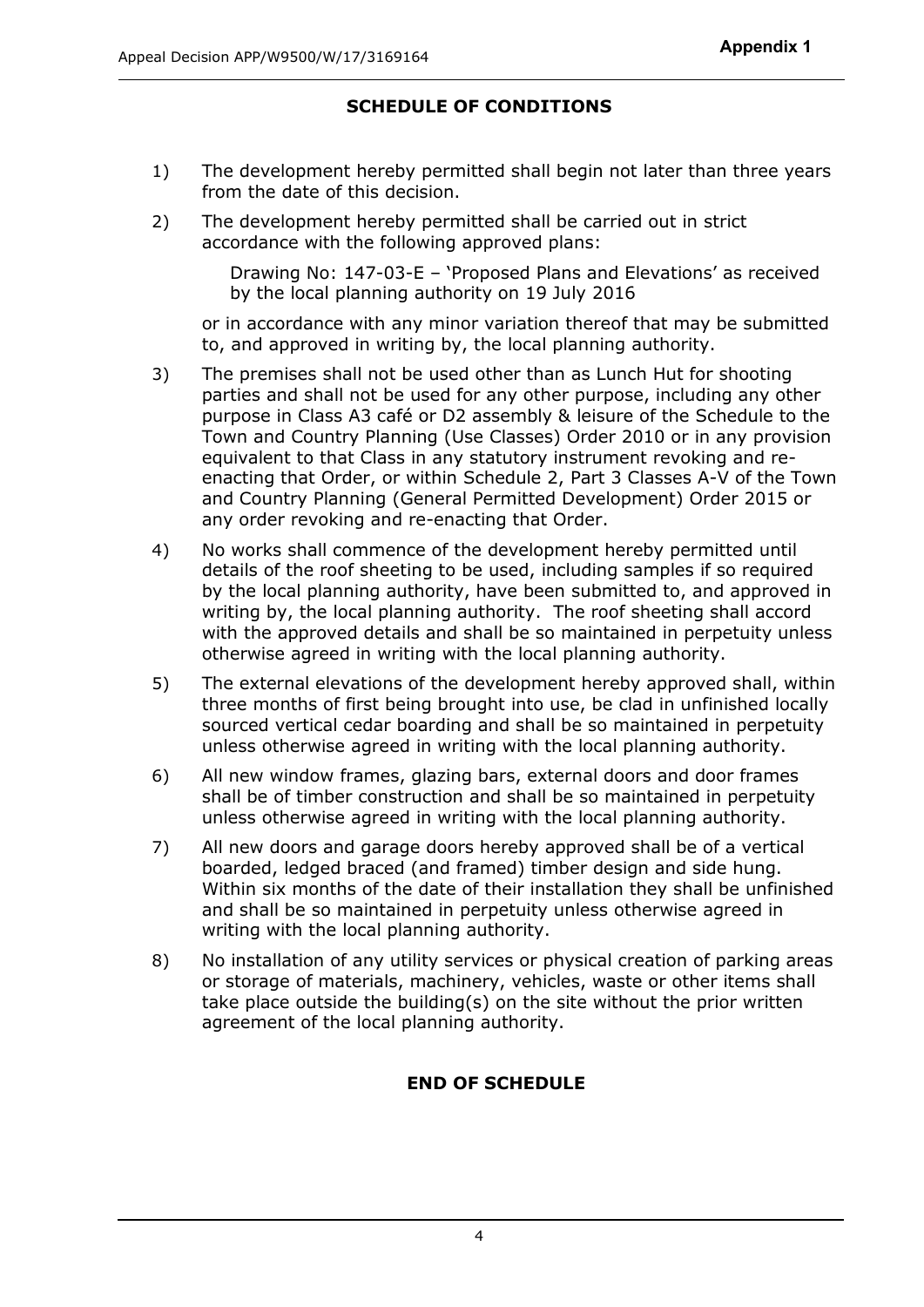List of Planning Applications Determined by the Director of Planning for the Period from 31/05/2017 to 05/07/2017 in the Following Order and then by District: Delegated Planning Applications; Post Committee Applications; on Expiration of Advertisement; on Receipt of Amended Plans and Further Observations; Approval of Conditions; Applications Adjacent to the Park (3024); Notifications Under Schedule 2, Part 6, of The Town & Country Planning (General Permitted Development) Order 2015

#### **Please note that the decision notice for each of the Authority's applications listed in this report can be found by clicking on the application reference number.**

#### **York Potash/Sirius Minerals Delegated Applications**

None

#### **Applications**

#### **Hambleton**

| NYM/2017/0013/LB/FL Approved | erection of replacement metal entrance gates and side panel at<br>The Lair, Coxwold Village Street, Coxwold for Mr & Mrs T and J<br>Squire                                                                                                                           | 22/06/2017 |
|------------------------------|----------------------------------------------------------------------------------------------------------------------------------------------------------------------------------------------------------------------------------------------------------------------|------------|
| NYM/2017/0241/FL             | Approved<br>construction of single storey extension to garage to form plant<br>room at The Forge, Fangdale Beck Village for Mr Robin<br>Chapman                                                                                                                      | 19/06/2017 |
| NYM/2017/0273/FL             | Approved<br>construction of a single storey cafe with pitched roof, external<br>landscaping, canopy and timber screening at English Heritage<br>Mount Grace Priory, Mount Grace,<br>Nr Osmotherley for Mr Ronald Blakeley                                            | 08/06/2017 |
| NYM/2017/0290/LB             | Granted<br>Listed Building consent for alterations to existing rear extension<br>to form annexe together with internal alterations and the<br>installation of 3 no. rooflights (2 no. retrospective) at The Old<br>Vicarage, Carlton in Cleveland for Colin Clinkard | 16/06/2017 |
| <b>Ryedale</b>               |                                                                                                                                                                                                                                                                      |            |
| NYM/2016/0723/FL             | Approved<br>creation of access road and change of use of land to form car<br>park and multi-use games area at land at Alder Carr Lane,<br>Rosedale for Rosedale Parish Council                                                                                       | 16/06/2017 |
| NYM/2017/0003/FL             | Approved<br>construction of single storey side extension at 4 Friars Hill,<br>Sinnington for Mrs Romanus                                                                                                                                                             | 30/06/2017 |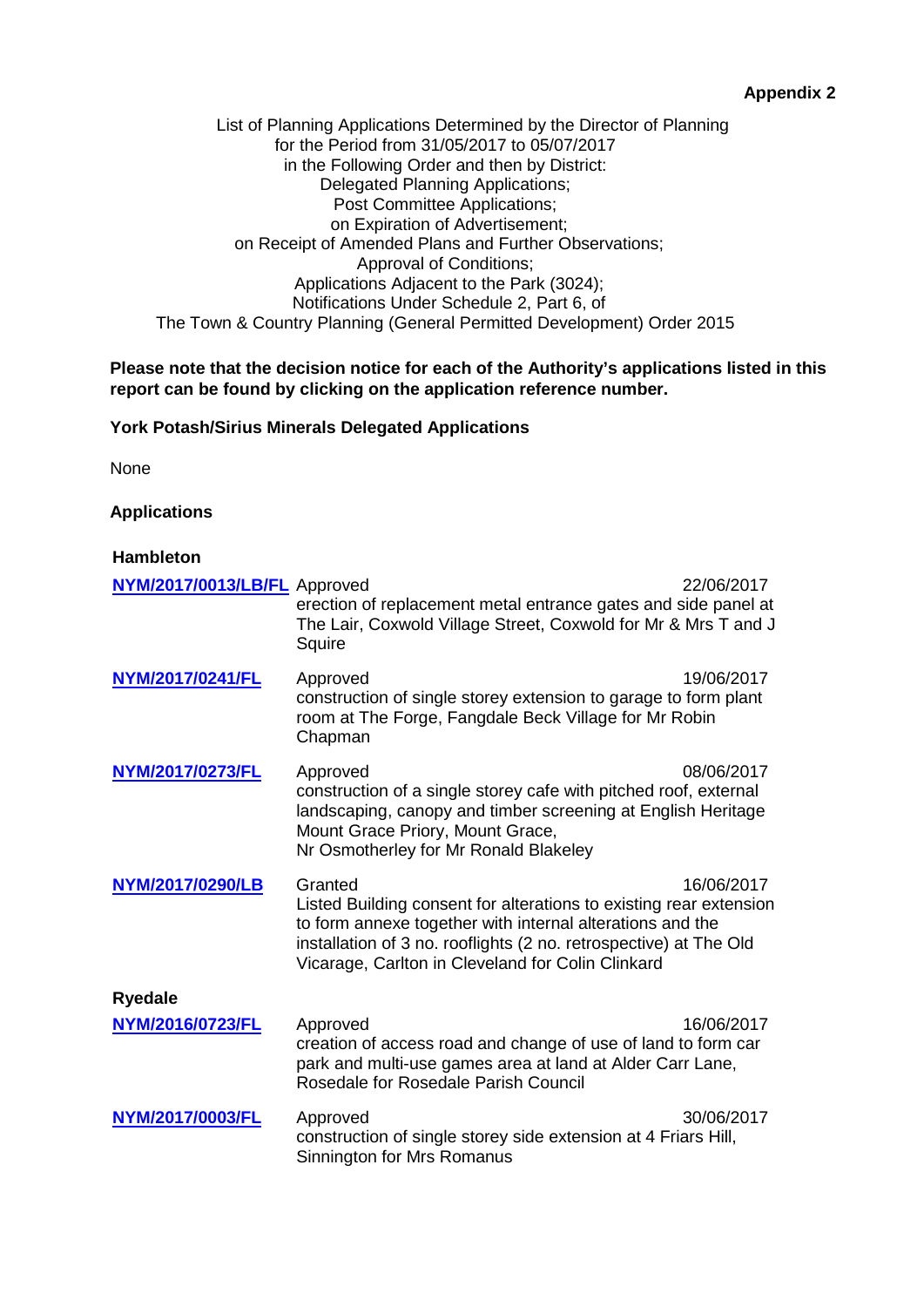| NYM/2017/0118/FL        | Approved<br>erection of 12 metre mast with antennas and dishes together<br>with siting of ground based equipment cabinets at lay-by off<br>Stokesley Road, Helmsley for EE Limited                                                                                                                                                                                                                                       | 16/06/2017 |
|-------------------------|--------------------------------------------------------------------------------------------------------------------------------------------------------------------------------------------------------------------------------------------------------------------------------------------------------------------------------------------------------------------------------------------------------------------------|------------|
| NYM/2017/0122/FL        | Approved<br>alterations and construction of two storey extension to dwelling,<br>conversion of redundant building to form ancillary living<br>accommodation, erection of log store, installation of package<br>treatment plant together with erection of agricultural and stable<br>buildings following demolition of existing buildings at Pickering<br>Moor Farm, Stape Road, Stape for Mrs Sara Wendy<br>Ashenden-Bax | 19/06/2017 |
| <b>NYM/2017/0191/FL</b> | Approved<br>alterations and extension to domestic garage to enable its use<br>as annexe accommodation along with refurbishment of<br>outbuilding including raising the height of boundary wall (revised<br>scheme to NYM/2016/0784/FL) at 13 High Street, Helmsley for<br>Mr & Mrs Nicholson                                                                                                                             | 05/07/2017 |
| NYM/2017/0228/LB        | Granted<br>Listed Building consent for re-pointing works, repair and<br>re-pointing of chimney stack together with replacement doors at<br>rear at Boxtree Farm House, Maltongate, Thornton le Dale for Mr<br><b>Stephen Hone</b>                                                                                                                                                                                        | 22/06/2017 |
| NYM/2017/0248/CU        | Approved<br>change of use of former general store/sub post office to<br>additional living accommodation together with replacement of<br>existing flat roof with pitched roof at Brackenrigg, Wass for Mr<br><b>Peter Williams</b>                                                                                                                                                                                        | 19/06/2017 |
| NYM/2017/0256/FL        | Approved<br>erection of single storey rear extension at Hall Cottage, Little<br>Field Lane, Levisham for Mrs Louise Richardson                                                                                                                                                                                                                                                                                           | 01/06/2017 |
| NYM/2017/0262/FL        | Approved<br>construction of a single storey extension and widening of<br>driveway at Salakee, Church Lane, Thornton-le-Dale for Mr &<br>Mrs Balderson                                                                                                                                                                                                                                                                    | 05/06/2017 |
| <b>NYM/2017/0271/CU</b> | Approved<br>change of use of part 1st floor offices to residential (no external<br>changes) at Burgess Feeds Ltd, Priestmans Lane,<br>Thornton-le-Dale for The Burgess Group                                                                                                                                                                                                                                             | 13/06/2017 |
| NYM/2017/0274/FL        | Approved<br>alteration and extension of existing outbuilding to form home<br>office/guest bedroom and gym along with single storey extension<br>to dwelling at High Gardens, South Lane, Thornton le Dale for<br>Mr & Mrs Sims                                                                                                                                                                                           | 23/06/2017 |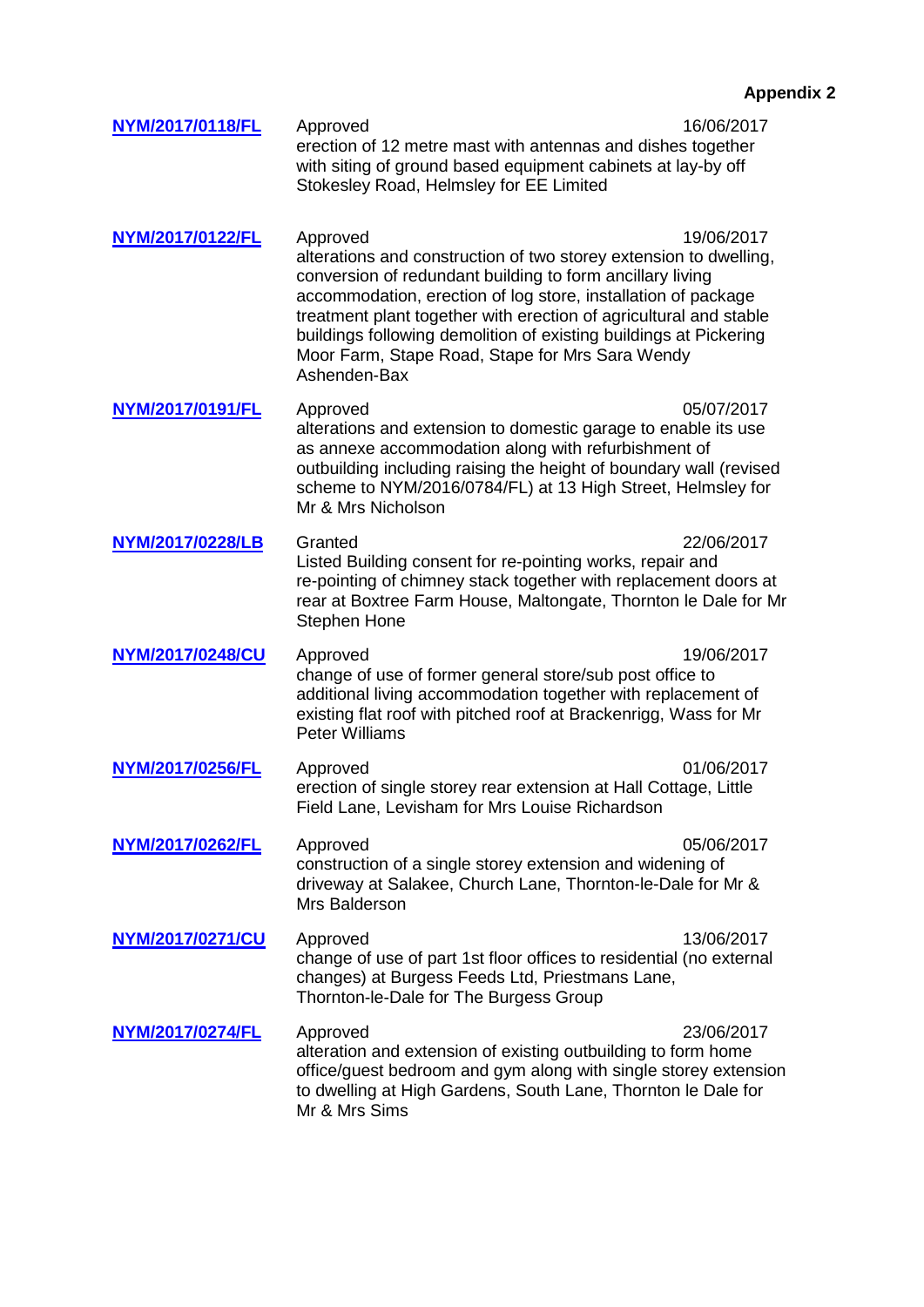| NYM/2017/0275/FL        | Approved<br>removal of glazed dormer cheeks and replacement with lead at<br>Flat above Beckside Pharmacy / Pasta Shop, Maltongate,<br>Thornton le Dale for Mr David Maltby                                                                                                                                                                                              | 27/06/2017 |
|-------------------------|-------------------------------------------------------------------------------------------------------------------------------------------------------------------------------------------------------------------------------------------------------------------------------------------------------------------------------------------------------------------------|------------|
| NYM/2017/0295/FL        | Approved<br>replacement of existing windows with uPVC sliding box sash<br>style windows plus the addition of 1.no new window to ground<br>floor rear elevation at Overbrook Caravan Site Station House,<br>Maltongate, Thornton-le-Dale for Mr Darren Ellis                                                                                                             | 30/06/2017 |
| NYM/2017/0314/FL        | Approved<br>demolition of existing single storey rear extension and erection of<br>a single storey rear extension and additional decking at 15<br>Rosedale Abbey for Ms Dixon/Light                                                                                                                                                                                     | 27/06/2017 |
| NYM/2017/0330/FL        | Approved<br>replacement of existing single storey rear extension at The<br>Chimes, 43 Farmanby Close, Thornton-le-Dale for Mr & Mrs<br>Maw                                                                                                                                                                                                                              | 04/07/2017 |
| NYM/2017/0332/FL        | Approved<br>removal of part of boundary wall and installation of timber gates<br>at Dog Kennel Cottage, Dog Kennel Lane, Thornton Dale for Mr<br><b>Christopher Caine</b>                                                                                                                                                                                               | 04/07/2017 |
| NYM/2017/0350/F/CU      | Approved<br>change of use of rear yard area to cafe seating area at 3<br>Borogate, Helmsley for Miss Rachel Harrison                                                                                                                                                                                                                                                    | 30/06/2017 |
| Scarborough             |                                                                                                                                                                                                                                                                                                                                                                         |            |
| <b>NYM/2016/0441/LB</b> | Granted<br>Listed Building consent for installation of replacement timber slim<br>double glazed windows to front elevation at Graystone<br>Farmhouse, Newholm for Mrs Caroline Cuthbertson                                                                                                                                                                              | 08/06/2017 |
| <u>NYM/2016/0785/FL</u> | Approved<br>construction of porch to front elevation at Pantiles, Darnholm<br>Road, Goathland for Mr & Mrs Pickard                                                                                                                                                                                                                                                      | 08/06/2017 |
| NYM/2016/0835/FL        | Approved<br>proposed covered cattle collecting and handling pen together<br>with revised vehicular access arrangements at land adjacent to<br>Low Farm, Mickleby for Wood Bros                                                                                                                                                                                          | 16/06/2017 |
| NYM/2016/0838/FL        | Approved<br>alterations and change of use of building to form holiday cottage<br>at Stepping Stones, 1 Beckside, Staithes for Mr & Mrs P & S<br>Carr                                                                                                                                                                                                                    | 05/06/2017 |
| <b>NYM/2017/0019/FL</b> | Approved<br>variation of condition 3 and removal of condition 4 of planning<br>approvals NYM/2007/1019/CU & NYM/2013/0556/FL and<br>removal of condition 6 of planning approval NYM/2007/1019/CU<br>to allow for the continuation of the use as workshop (Use Class<br>B1) and for sales (Use Class A1) at Hill Farm, Beck Hole,<br>Goathland for TMC The Model Centre. | 08/06/2017 |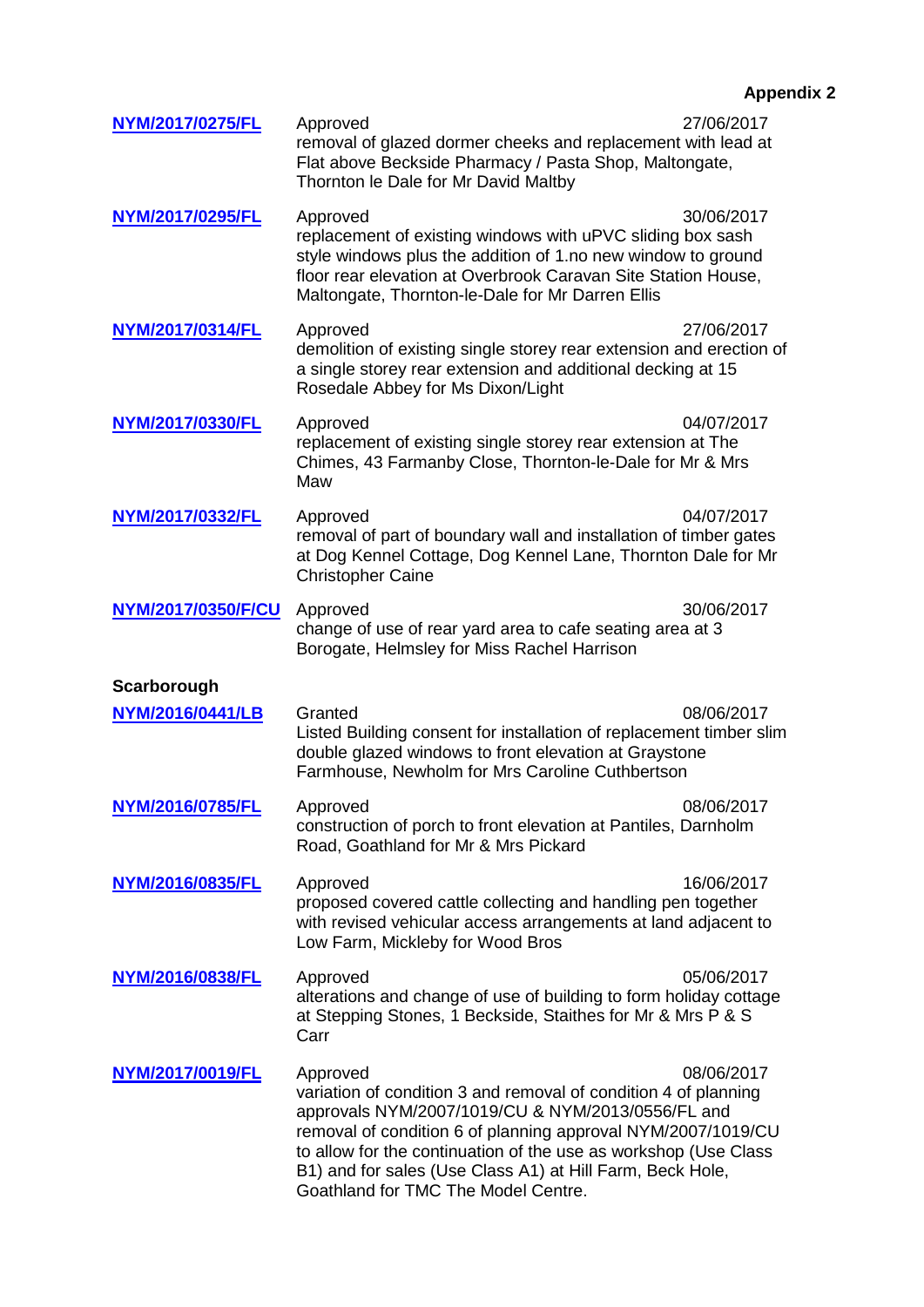| NYM/2017/0140/FL | Approved<br>erection of agricultural storage building following demolition of<br>existing dilapidated buildings at Meadowcroft Farm, Ugthorpe for<br>Mr Chris Brignall                                                                  | 31/05/2017 |
|------------------|-----------------------------------------------------------------------------------------------------------------------------------------------------------------------------------------------------------------------------------------|------------|
| NYM/2017/0189/FL | Approved<br>construction of 2.no boiler rooms and silo storage to house<br>biomass boiler (part retrospective) at Botton Village Community,<br>Botton Village, Danby for The Camphill Village Trust                                     | 22/06/2017 |
| NYM/2017/0207/FL | Approved<br>erection of milking parlour building and tank room at Forest<br>Farm, Castleton for Mr Graham Lillie                                                                                                                        | 30/06/2017 |
| NYM/2017/0211/FL | Approved<br>erection of replacement porch and construction of a two storey<br>extension at the rear together with erection of a carport and<br>rendering works at High Thorpe, Old Church Lane, Fylingthorpe<br>for Mr & Mrs Whitesmith | 08/06/2017 |
| NYM/2017/0216/FL | Approved<br>construction of a single storey extension at 27 Main Street, East<br>Ayton for Mr Boyd Gibson                                                                                                                               | 06/06/2017 |
| NYM/2017/0222/FL | Approved<br>installation of replacement windows at Cober Hill, Newlands<br>Road, Cloughton for Ms Lyndsey Chamberlain                                                                                                                   | 15/06/2017 |
| NYM/2017/0254/FL | Refused<br>construction of 1 no. open market dwelling with existing access<br>at Land adjacent to 4 Echo Hill, Sleights for Mrs Belinda Little                                                                                          | 03/07/2017 |
| NYM/2017/0264/FL | Approved<br>new agricultural building to roof over existing cattle yard at New<br>House Farm, Glaisdale for Mr Ray Mortimer                                                                                                             | 29/06/2017 |
| NYM/2017/0266/FL | Approved<br>erection of first floor extension above the existing garage along<br>with installation of dormer windows to the rear at Moonwind,<br>Main Road, Egton for Mr & Mrs Beeforth                                                 | 07/06/2017 |
| NYM/2017/0268/FL | Approved<br>conversion of existing garage to form living accommodation and<br>construction of a detached garage at Abbotsford, Egton for Mr &<br>Mrs Jefferies                                                                          | 20/06/2017 |
| NYM/2017/0280/FL | Approved<br>installation of replacement window together with external<br>alterations to wall at Lindisfarne, The Common, Goathland for<br><b>Mrs Carole Hardwick</b>                                                                    | 14/06/2017 |
| NYM/2017/0282/FL | Approved<br>demolition of existing store/stable and replacement with artists<br>studio, together with re-instatement of former access track at<br>Groves Hall, Woodlands, Sleights for Solomons OConnor                                 | 28/06/2017 |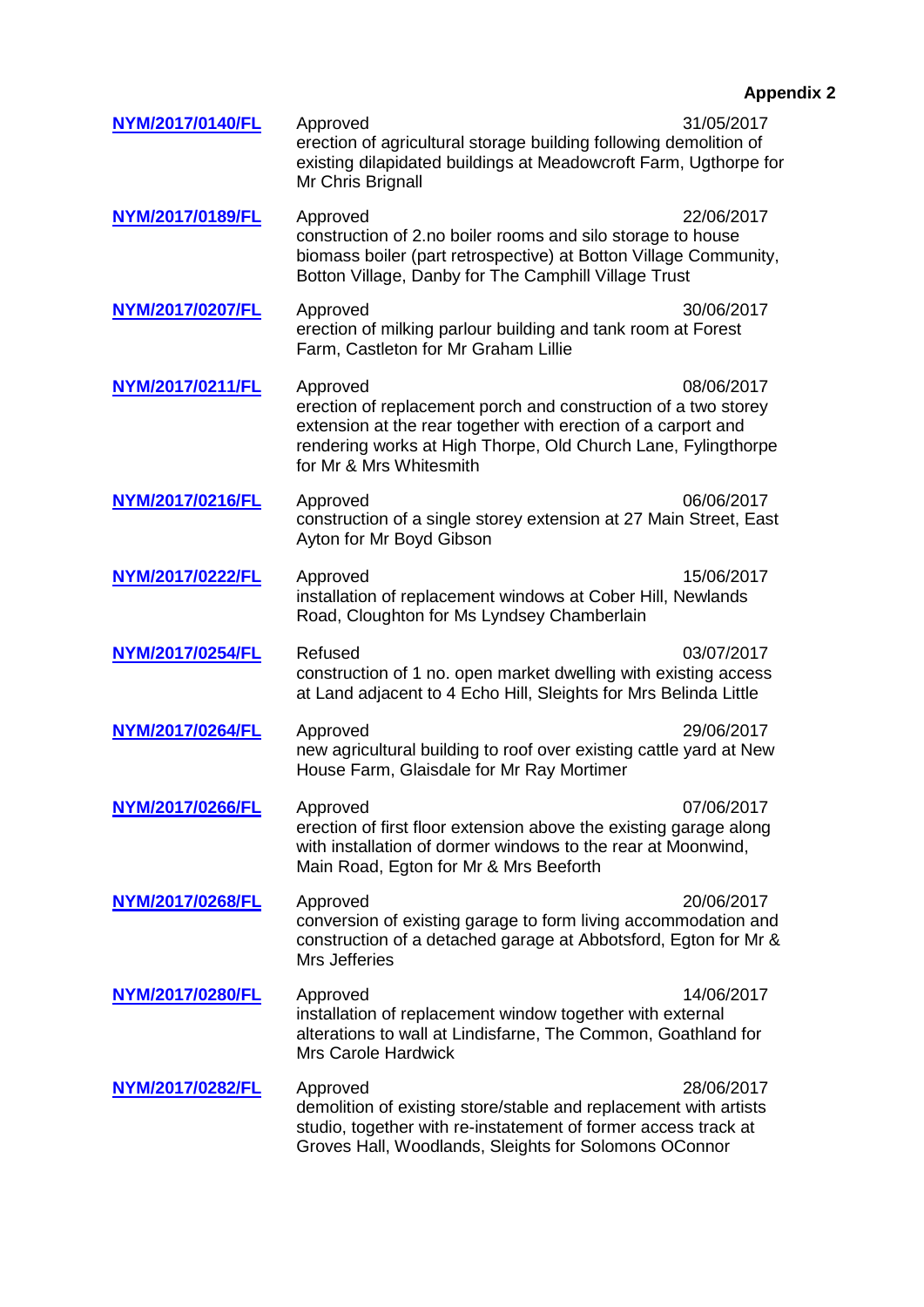| NYM/2017/0283/FL             | Approved<br>construction of 2.no stables and tack room at Fyling Old Hall,<br>Bridge Holm Lane to Low Farm, Fylingdales for Mr Steve Turner                                                                                                                                              | 29/06/2017 |
|------------------------------|------------------------------------------------------------------------------------------------------------------------------------------------------------------------------------------------------------------------------------------------------------------------------------------|------------|
| NYM/2017/0284/FL             | Approved<br>demolition of existing conservatory and construction of extension<br>with glazed lantern at The Old Rectory, Sneaton for Mr Chris<br><b>Buckle</b>                                                                                                                           | 03/07/2017 |
| NYM/2017/0286/FL             | Approved<br>internal alterations including re-opening of doorway at The Laurel<br>Inn, New Road, Robin Hoods Bay for Mrs J Tucker                                                                                                                                                        | 16/06/2017 |
| NYM/2017/0296/FL             | Approved<br>erection of a protective glazed screen around the existing jet<br>wash bay at 13-14 Main Street, East Ayton for James Hall & Co<br>Ltd                                                                                                                                       | 22/06/2017 |
| NYM/2017/0298/FL             | Approved<br>construction of a single storey front and side extensions at<br>Orchard House, Mires Lane, Newholm for Mr & Mrs Steve & Sue<br><b>Martin</b>                                                                                                                                 | 27/06/2017 |
| NYM/2017/0300/FL             | Approved<br>variation of condition 1 of planning approval NYM/2012/0706/FL<br>to allow the permanent siting of 20 metre lattice mast and<br>associated equipment at Television Relay Transmitting Station,<br>Land Adjacent To Toft House Farm, Main Road, Aislaby for Mr<br>Peter Hayne | 23/06/2017 |
| NYM/2017/0327/FL             | Refused<br>replacement of windows on front elevation including addition of 3<br>no. dormer windows at 10 Roundhill House, Main Road, Aislaby<br>for Mr Piers Harold                                                                                                                      | 03/07/2017 |
| NYM/2017/0331/LB             | Granted<br>Listed Building consent for internal alterations including<br>re-opening of doorway at The Laurel Inn, New Road, Robin<br>Hoods Bay for Mrs J Tucker                                                                                                                          | 15/06/2017 |
| <b>NYM/2017/0333/CLE</b>     | Issued<br>certificate of lawfuluse for use of land as a car park in excess of<br>ten years at Ings House, Station Road, Robin Hoods Bay for Mr<br><b>Richard Hoyle</b>                                                                                                                   | 04/07/2017 |
| NYM/2017/0340/CU/FL Approved | variation of condition 4 of planning approval NYM/2009/0699/FL<br>to allow local occupancy dwelling to be used as holiday<br>accommodation at Hill View Barn, Staintondale, for Mr Tony<br>Outhart                                                                                       | 30/06/2017 |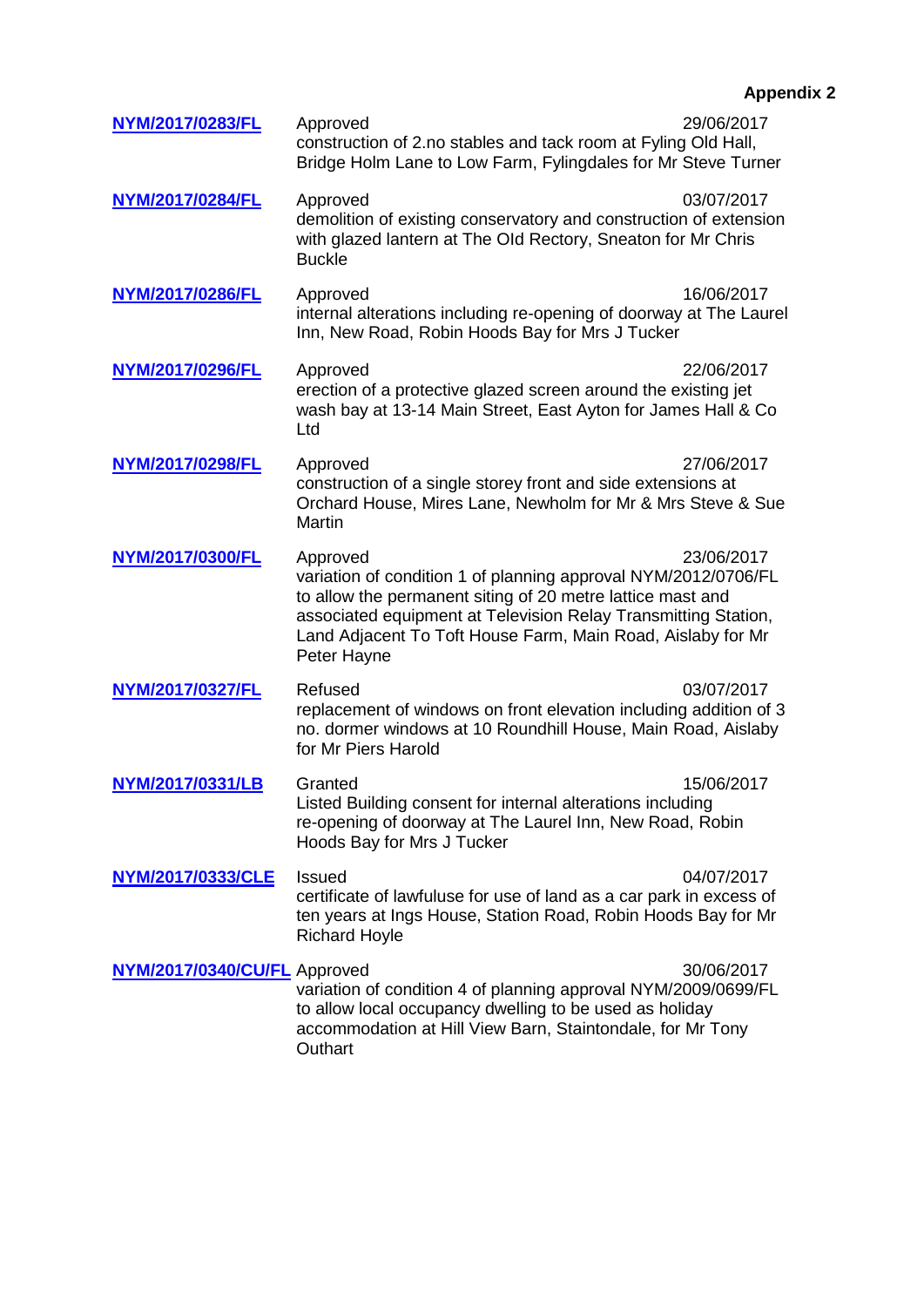| <b>Redcar &amp; Cleveland</b>                              |                                                                                                                                                                                         |            |
|------------------------------------------------------------|-----------------------------------------------------------------------------------------------------------------------------------------------------------------------------------------|------------|
| NYM/2017/0125/FL                                           | Approved<br>change of use and alterations including 2 no. rooflights to former<br>stables to form open market dwelling at Pease Court,<br>Guisborough for Southlands Management Limited | 01/06/2017 |
| NYM/2017/0232/FL                                           | Approved<br>demolition of garden room with replacement single storey rear<br>extension at 1 Oatlands Grove, Easington for Mr Scott Lewis                                                | 08/06/2017 |
| NYM/2017/0257/FL                                           | Approved<br>erection of replacement 13 metre mast with antennas together<br>with siting of ground based cabinet at Telecommunications Mast,<br>Cowbar Lane, for Mr Matthew Waugh        | 01/06/2017 |
| <b>Notifications</b>                                       |                                                                                                                                                                                         |            |
| <b>Ryedale</b>                                             |                                                                                                                                                                                         |            |
| NYM/2017/0279/AGRP Approved                                | proposed access track at Rhumbard Snout opposite Grove<br>House, Levisham for Mr Martin OVastar                                                                                         | 13/06/2017 |
|                                                            | NYM/2017/0439/AGRP AFSDO No prior approval required<br>replacement of 2.no culverts at Dalby Beck, Low Dalby for<br><b>Forestry Commission</b>                                          |            |
| Scarborough                                                |                                                                                                                                                                                         |            |
|                                                            | NYM/2017/0383/AGRP AFSDO No prior approval required<br>erection of general purpose agricultural building at Woodhead<br>Farm, Dale Head, Great Fryup, Lealholm for Mr Robert Smith      | 12/06/2017 |
| <b>NYM/2017/0387/AGRP</b> AFSDO No prior approval required |                                                                                                                                                                                         |            |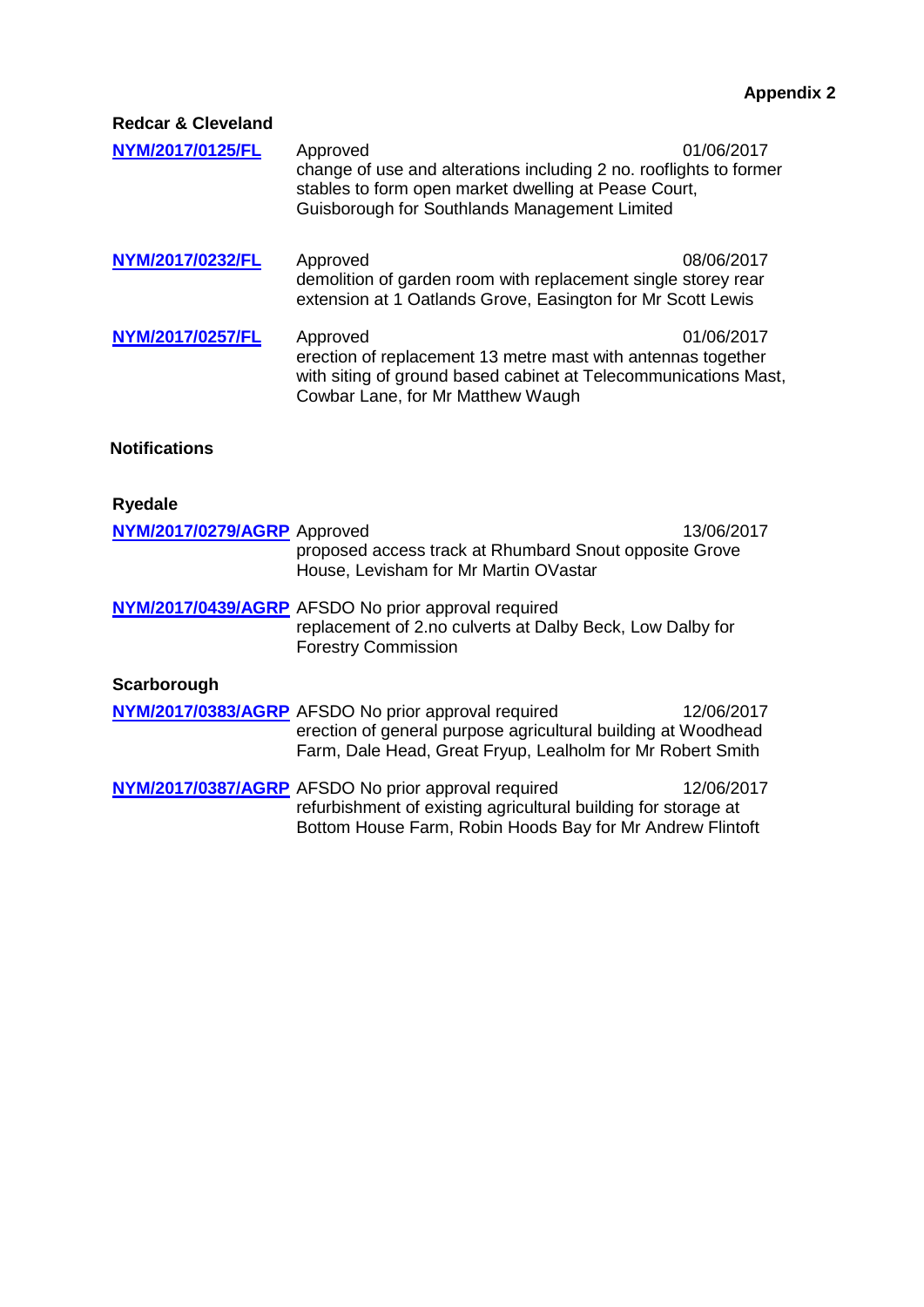### **Applications Determined by the Director of Planning on Expiry of Advertisement, Receipt of Further Amended Plans and Observations**

**[NYM/2016/0835/FL](http://planning.northyorkmoors.org.uk/northgate/documentexplorer/application/folderview.aspx?type=NLP11GL1_DC_PLANAPP&key=812871&iWgrnzsWW4I=aH8Pp24Bn4U=)** proposed covered cattle collecting and handling pen together with revised vehicular access arrangements at land adjacent to Low Farm, Mickleby. This application was approved by the Planning Committee on the 25 May 2017 subject to the following changes.

The **Highway Authority** and **Environmental Health Officer** further to the re-consultation exercise have not responded. The consultation period for further comments expired on 8 May 2017.

Condition 8 has been re-worded to include the cladding of the motorway crash barrier with timber cladding and shall read as follows:

8. MATS00 The external motorway crash barrier that makes up the pen enclosure hereby permitted shall be coloured and thereafter maintained dark grey, green or brown. Furthermore, the crash barrier will be **clad in dark brown stained timber.** No work shall commence on the timber cladding of the development hereby permitted until details, including the design and fixing of the timber cladding including samples if so required have been submitted to and approved in writing by the Local Planning Authority. The materials used shall accord with the approved details and shall be maintained in that condition in perpetuity unless otherwise agreed with the Local Planning Authority.

Condition 11 has been re-worded to ensure that waste disposal is controlled for the whole site and not just from the approved building and shall read as follows:

11. GACS00 Full details of the proposed method of storage and disposal of waste from the **application site (within red line)** including the location of any storage and the frequency of disposal off the site shall be submitted to the Local Planning Authority within one month of the date of this consent. The method of waste disposal shall accord with the details so approved and there shall be no variation unless otherwise agreed with the Local Planning Authority.

In addition to the above 2 further landscaping conditions are to be included, as follows:

12. LNDS01 Prior to the development being brought into use details of a landscaping scheme for the site shall be submitted to and approved in writing by the Local Planning Authority. The scheme shall provide **tree or hedge planting to the immediate north and south elevations of the covered handling pen** and shall include details of any existing hedges and trees to be retained on the site together with any measures for managing/reinforcing these and shall specify plant species, sizes and planting densities for any new areas of planting. The approved details shall be carried out no later than the first planting season following the occupation of the buildings, or completion of the development, whichever is the sooner, or in accordance with a programme agreed by the Local Planning Authority.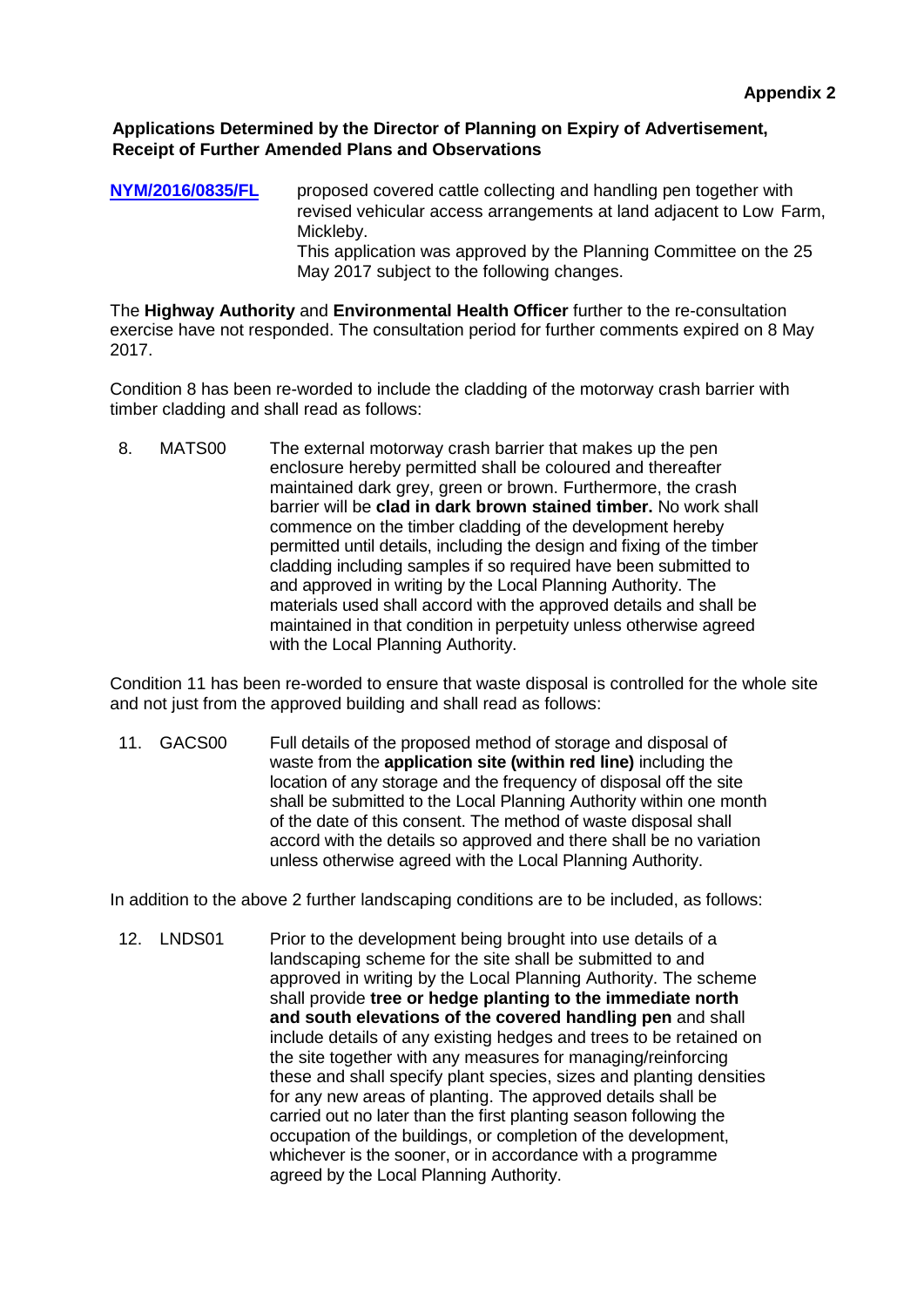The approved landscaping scheme shall be maintained in perpetuity unless otherwise agreed in writing by the Local Planning Authority.

13. LNDS 02 All hard and soft landscape works comprised in the approved details of landscaping shall be carried out no later than the first planting and seeding seasons following the occupation of the buildings or the completion of the development, whichever is the sooner, or in accordance with a programme agreed by the Local Planning Authority. Any trees or plants planted in accordance with this condition which, within a period of five years from the completion of the development, die, are removed or become seriously damaged or diseased shall be replaced in the current or next planting season with others of similar size and species unless the Local Planning Authority gives written consent to any variation.

The conditions shall be re-ordered to take account of the above.

**[NYM/2017/0291/R3](http://planning.northyorkmoors.org.uk/northgate/documentexplorer/application/folderview.aspx?type=NLP11GL1_DC_PLANAPP&key=813213&iWgrnzsWW4I=aH8Pp24Bn4U=)** application under Regulation 3 (Town and Country Planning General Regulations 1992) for extension to the existing main and overflow car parks to provide an additional 84 car parking spaces, the widening of the access to a separate car park and the repositioning of a fuel oil storage tank at Sutton Bank Visitors Centre, Sutton Bank

This application was **approved** by the Planning Committee on 15 June 2017, subject to **additional conditions and informatives received from the Highway Authority on 16 June 2017**.

| 7 <sub>1</sub> | HWAY00 | Unless otherwise approved in writing by the Local Planning<br>Authority, there shall be no excavation or other groundworks,<br>except for investigative works, or the depositing of material on the<br>site until the access(es) to the site have been set out and<br>constructed in accordance with the published Specification of the<br>Highway Authority and the following requirements<br>a. The existing exit access onto the A170 county highway shall be<br>improved by widening as shown on the approved details and/or<br>Standard Detail nos. DC/E9A and K156 Rev. A.<br>b. The crossing of the highway verge at the new main car park<br>exit access onto the C189 county highway shall be constructed in<br>accordance with the approved details and/or Standard Detail<br>numbers DC/E9A and K156 Rev. A.<br>All works shall accord with the approved details unless otherwise<br>agreed in writing by the Local Planning Authority. |
|----------------|--------|----------------------------------------------------------------------------------------------------------------------------------------------------------------------------------------------------------------------------------------------------------------------------------------------------------------------------------------------------------------------------------------------------------------------------------------------------------------------------------------------------------------------------------------------------------------------------------------------------------------------------------------------------------------------------------------------------------------------------------------------------------------------------------------------------------------------------------------------------------------------------------------------------------------------------------------------------|
| я              | HWAYNQ | No part of the development shall be brought into use until the                                                                                                                                                                                                                                                                                                                                                                                                                                                                                                                                                                                                                                                                                                                                                                                                                                                                                     |

8. HWAY09 No part of the development shall be brought into use until the existing main car park exit access on to C189 county highway has been permanently closed off and the highway restored. These works shall be in accordance with details which have been approved in writing by the Local Planning Authority in consultation with the Highway Authority. No new access shall be created without the written approval of the Local Planning Authority in consultation with the Highway Authority.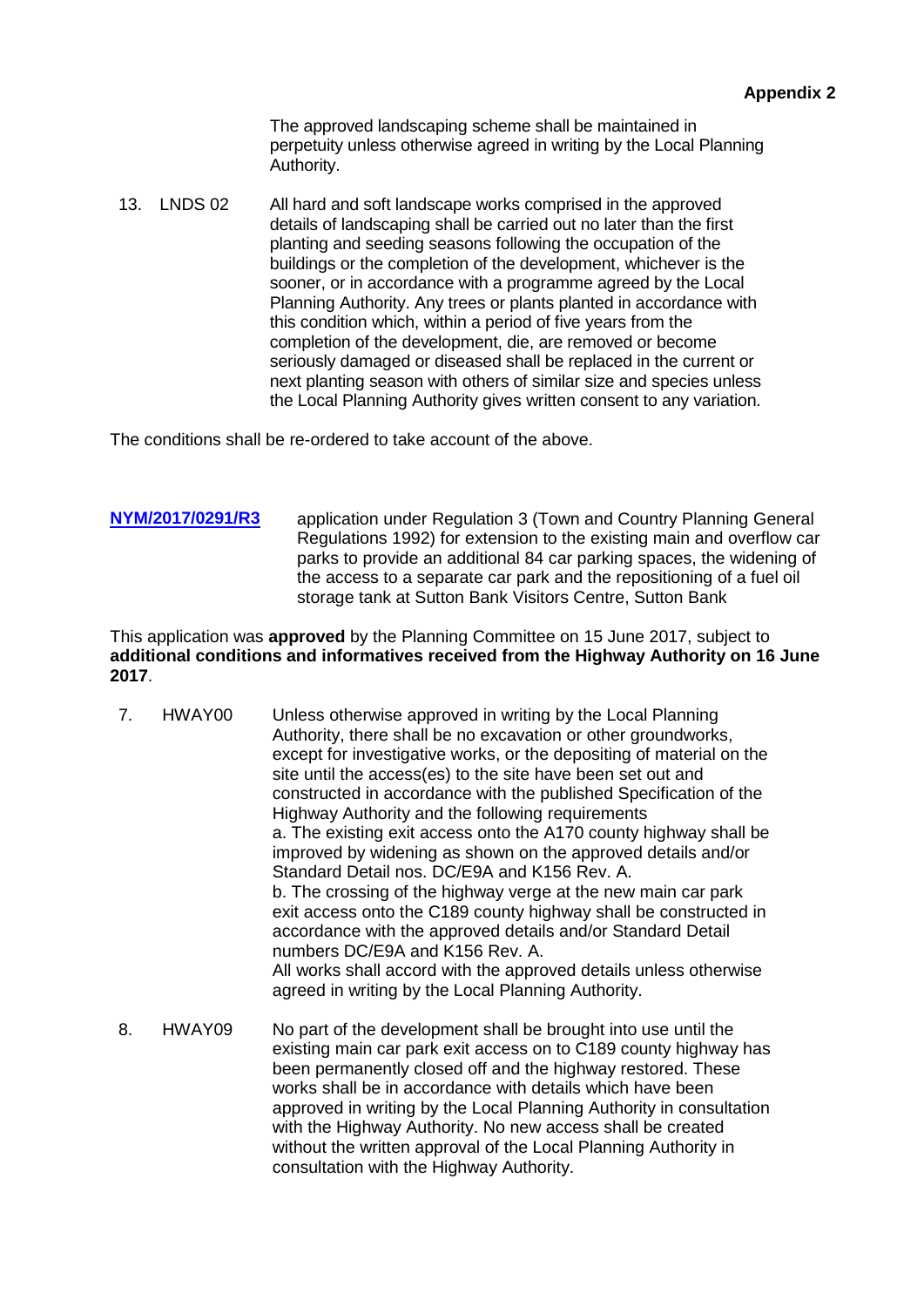- 9. HWAY12A Unless otherwise approved in writing by the Local Planning Authority, there shall be no excavation or other groundworks, except for investigative works, or the depositing of material on the site in connection with the construction of the access road or building(s) or other works until: (i) The details of the following off site required highway improvement works, works listed below have been submitted to and approved in writing by the Local Planning Authority in consultation with the Local Highway Authority:. a. Re-location / renewal of existing prescribed traffic signs and provision of additional traffic signs and posts allied to the revised and upgraded exit arrangements onto the C189 county highway. (iii) A programme for the completion of the proposed works has been submitted to and approved writing by the Local Planning Authority in consultation with the Local Highway Authority.
- 10. HWAY00 Unless otherwise approved in writing by the Local Planning Authority in consultation with the Highway Authority, the development shall not be brought into use until the following highway works have been constructed in accordance with the details approved in writing by the Local Planning Authority under condition number 9 above - Works as described in that condition.
- 11. HWAY15 Notwithstanding the provision of any Town and Country Planning General Permitted or Special Development Order for the time being in force, the areas shown on Drawing Number 1325-P003 for parking spaces, turning areas and access shall be kept available for their intended purposes at all times.
- 12. HWAY00 No development for any phase of the development shall take place until a Construction Method Statement for that phase has been submitted to, and approved in writing by, the Local Planning Authority in consultation with the Local Highway Authority. The approved Statement shall be adhered to throughout the construction period for the phase. The statement shall provide for the following in respect of the phase:

a. the parking of vehicles of site operatives and visitors

b. loading and unloading of plant and materials

c. storage of plant and materials used in constructing the development

d. erection and maintenance of security hoarding including decorative displays and facilities for public viewing where appropriate

e. wheel washing facilities

f. measures to control the emission of dust and dirt during construction

g. a scheme for recycling/disposing of waste resulting from demolition and construction works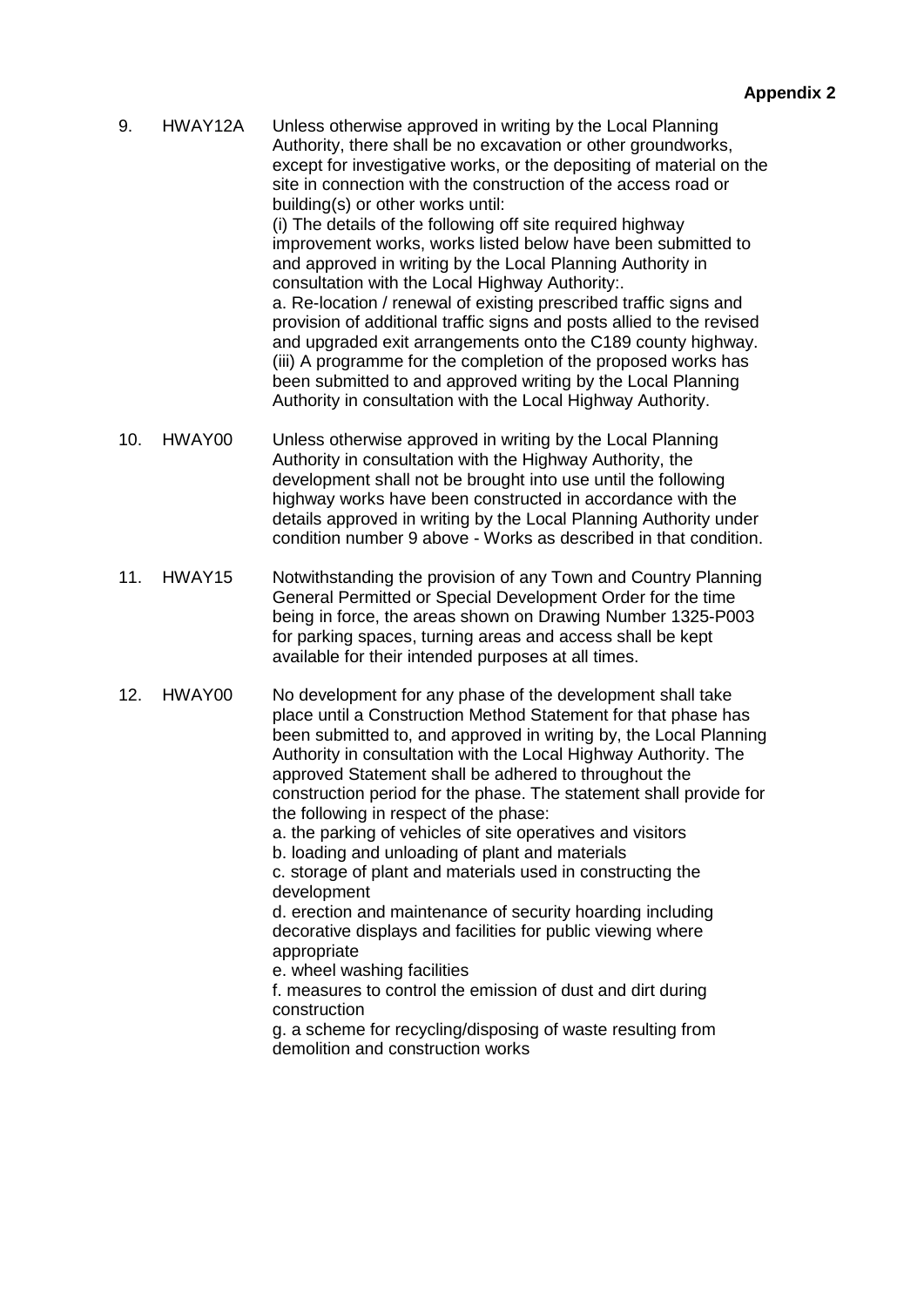#### Informatives:

- 1. You are advised that a separate licence will be required from the Highway Authority in order to allow any works in the adopted highway to be carried out. The 'Specification for Housing and Industrial Estate Roads and Private Street Works' published by North Yorkshire County Council, the Highway Authority, is available at the County Council's offices. The local office of the Highway Authority will also be pleased to provide the detailed constructional specification referred to in this condition.
- 2. These works shall include, where appropriate, replacing kerbs, footways, cycle ways and verges to the proper line and level.

**[NYM/2014/0022/FL](http://planning.northyorkmoors.org.uk/northgate/documentexplorer/application/folderview.aspx?type=NLP11GL1_DC_PLANAPP&key=810385&iWgrnzsWW4I=aH8Pp24Bn4U=)** erection of an agricultural livestock building (retrospective) (building no.2) at Land west of Calfthwaite Farm Cloughton

This application was approved by the Planning Committee on 23 July 2015, subject to the signing of a Section 106 Agreement to prevent the buildings and land being used for the rearing/keeping of pigs and poultry. The Section 106 Agreement has now been signed. Please note the amendments to the recommended conditions as requested by the Planning Committee as follows:

- 1. GACS00 Within three months of the date of this permission a written farm management plan detailing the storage and disposal of all waste in accordance with DEFRA/ Code for Good Agricultural Practice; the storage and delivery of feed stuffs; and traffic movements associated with livestock arrivals and departures shall be submitted for the written approval of the Local Planning Authority. The building hereby approved shall not be used for the accommodation of livestock from a period four months after the date of this permission unless the building is being used in accordance with the approved farm management plan.
- 3. LNDS01 Delete
- **[NYM/2014/0024/FL](http://planning.northyorkmoors.org.uk/northgate/documentexplorer/application/folderview.aspx?type=NLP11GL1_DC_PLANAPP&key=810387&iWgrnzsWW4I=aH8Pp24Bn4U=)** erection of an agricultural livestock building (retrospective) (building no. 5) at Land west of Calfthwaite Farm Cloughton

This application was approved by the Planning Committee on 23 July 2015, subject to the signing of a Section 106 Agreement to prevent the buildings and land being used for the rearing/keeping of pigs and poultry. The Section 106 Agreement has now been signed. Please note the amendments to the recommended conditions as requested by the Planning Committee as follows:

1. GACS00 Within three months of the date of this permission a written farm management plan detailing the storage and disposal of all waste in accordance with DEFRA/ Code for Good Agricultural Practice; the storage and delivery of feed stuffs; and traffic movements associated with livestock arrivals and departures shall be submitted for the written approval of the Local Planning Authority.

The building hereby approved shall not be used for the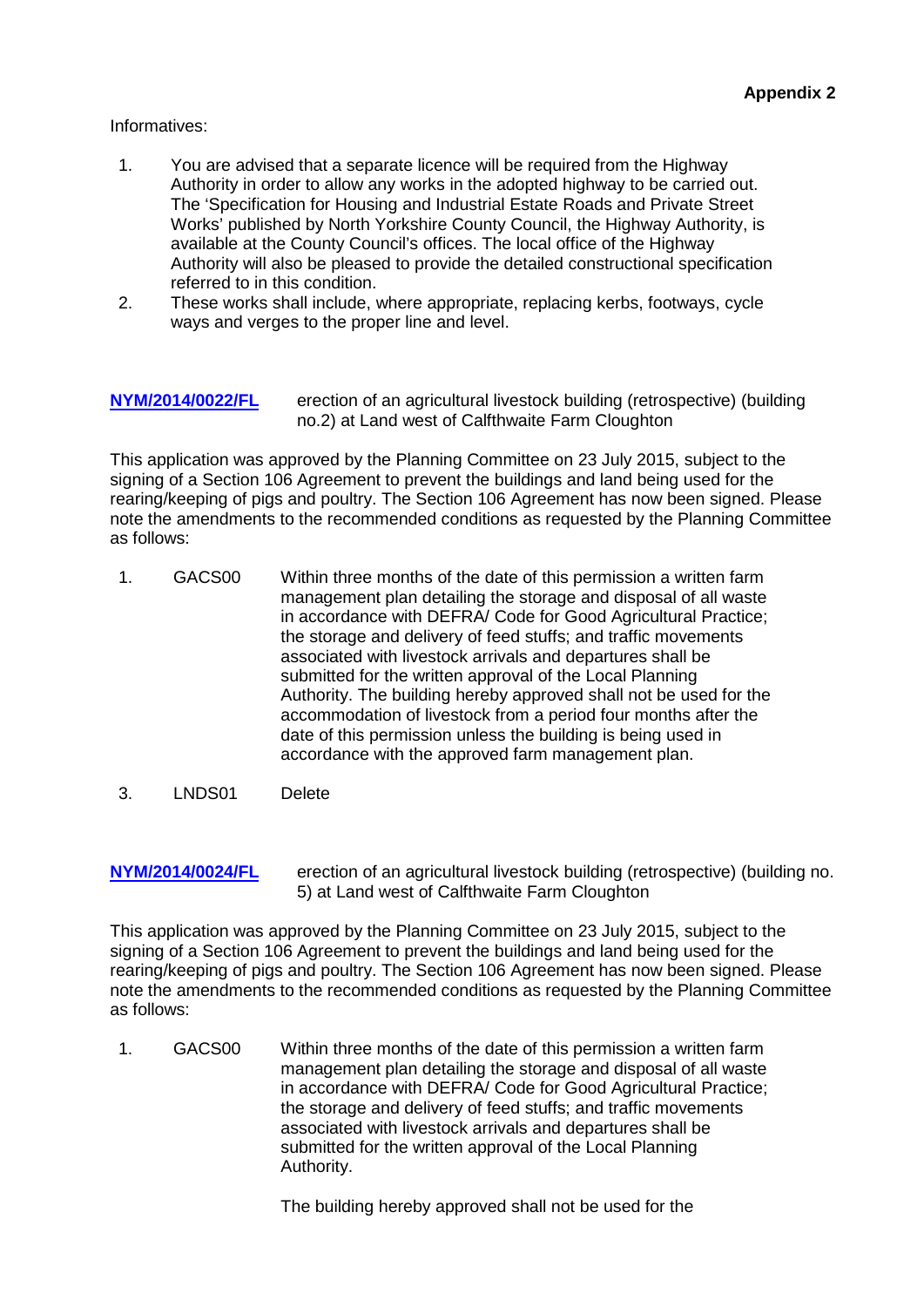accommodation of livestock from a period four months after the date of this permission unless the building is being used in accordance with the approved farm management plan.

- 3. LNDS01 Delete
- **[NYM/2014/0023/FL](http://planning.northyorkmoors.org.uk/northgate/documentexplorer/application/folderview.aspx?type=NLP11GL1_DC_PLANAPP&key=810386&iWgrnzsWW4I=aH8Pp24Bn4U=)** Erection of an agricultural livestock building (retrospective) at Land west of Calfthwaite Farm Cloughton

This application was approved by the Planning Committee on 23 July 2015, subject to the signing of a Section 106 Agreement to prevent the buildings and land being used for the rearing/keeping of pigs and poultry. The Section 106 Agreement has now been signed. Please note the amendments to the recommended conditions as requested by the Planning Committee as follows:

- 1. GACS00 Within three months of the date of this permission a written farm management plan detailing the storage and disposal of all waste in accordance with DEFRA/ Code for Good Agricultural Practice; the storage and delivery of feed stuffs; and traffic movements associated with livestock arrivals and departures shall be submitted for the written approval of the Local Planning Authority. The building hereby approved shall not be used for the accommodation of livestock from a period four months after the date of this permission unless the building is being used in accordance with the approved farm management plan.
- 3. LNDS01 Delete
- **[NYM/2014/0126/FL](http://planning.northyorkmoors.org.uk/northgate/documentexplorer/application/folderview.aspx?type=NLP11GL1_DC_PLANAPP&key=810488&iWgrnzsWW4I=aH8Pp24Bn4U=)** Erection of extensions to agricultural livestock building together with siting of 1 no. feed tower (retrospective) (building no. 3) at Land west of Calfthwaite Farm Cloughton

This application was approved by the Planning Committee on 23 July 2015, subject to the signing of a Section 106 Agreement to prevent the buildings and land being used for the rearing/keeping of pigs and poultry. The Section 106 Agreement has now been signed. Please note the amendments to the recommended conditions as requested by the Planning Committee as follows:

- 1. GACS00 Within three months of the date of this permission a written farm management plan detailing the storage and disposal of all waste in accordance with DEFRA/ Code for Good Agricultural Practice; the storage and delivery of feed stuffs; and traffic movements associated with livestock arrivals and departures shall be submitted for the written approval of the Local Planning Authority. The building hereby approved shall not be used for the accommodation of livestock from a period four months after the date of this permission unless the building is being used in accordance with the approved farm management plan.
- 3. LNDS01 Delete and renumber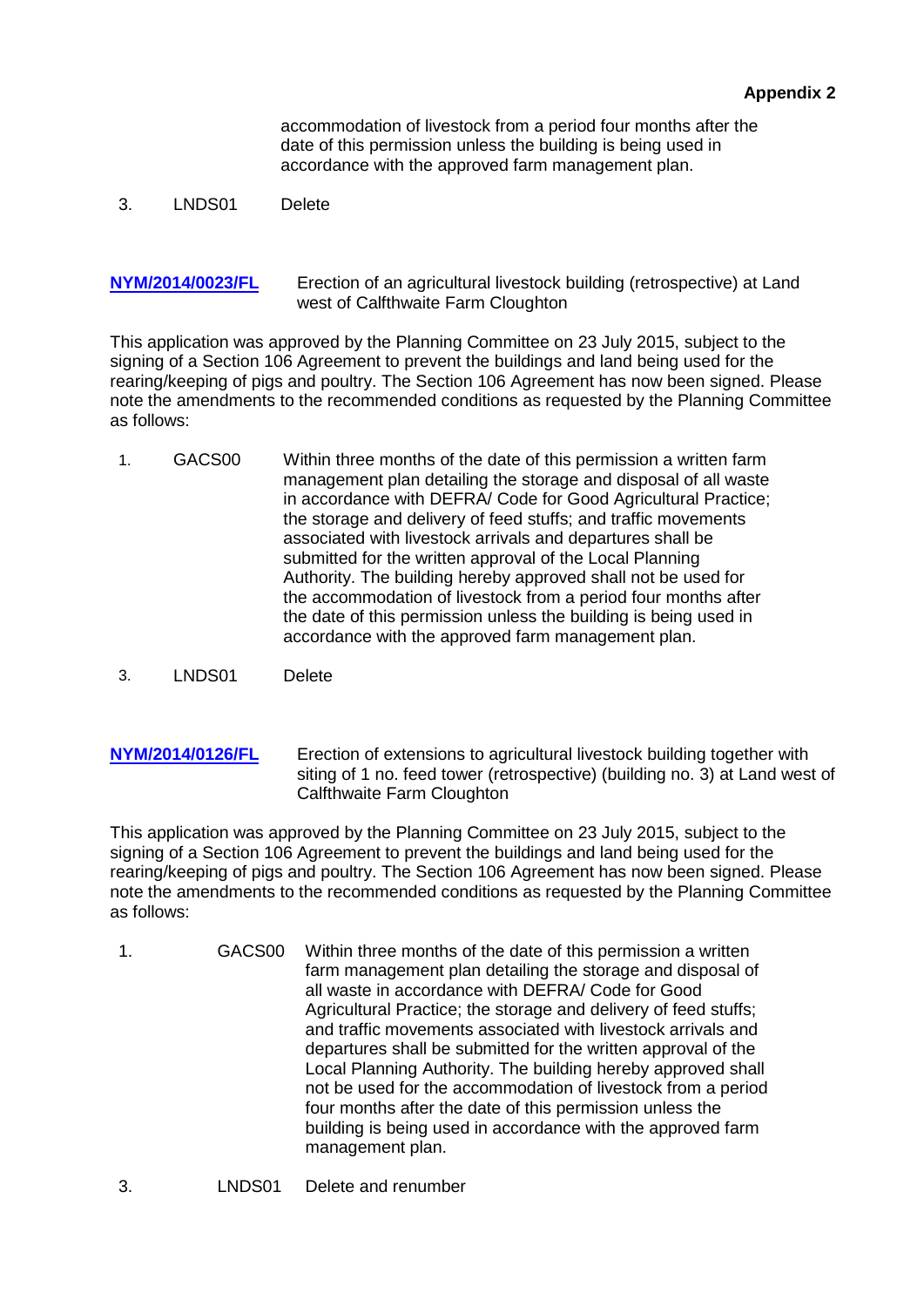- Additional condition MISC00 Within three months of the date of this decision the larger feed tower shall be removed from the land and the land shall, so far as is practicable, be restored to its condition before development took place unless the Local Planning Authority has otherwise agreed in writing.
- **[NYM/2017/0105/FL](http://planning.northyorkmoors.org.uk/northgate/documentexplorer/application/folderview.aspx?type=NLP11GL1_DC_PLANAPP&key=813033&iWgrnzsWW4I=aH8Pp24Bn4U=)** Change of use of dwelling (Use Class C3) to Guest House (Use Class C1), conversion of buildings to form 4 no. holiday cottages, bar, dining area and building to form reception, laundry and staff room, construction of extensions to and use of farm workers dwelling (Sunnygarth) as managers dwelling together with parking/access works (part retrospective) at St Hildas Farm, High Street, Hinderwell

This application was **approved with conditions** by the Planning Committee on 15 June 2017, subject to **additional condition and informative from Yorkshire Water**.

Condition:

- 22. DRGE00 No work shall commence on excavation works to install drainage to serve the development hereby permitted until full details of the proposed means of surface water drainage have been submitted to and approved in writing by the Local Planning Authority. The development shall not be brought into use until the drainage works have been completed in accordance with the approved details. Details of the proposed means of disposal of surface water drainage shall include but not exclusive to : a) evidence to demonstrate that surface water disposal via infiltration or watercourse are not reasonably practical ; b) evidence of existing positive drainage to public sewer and the current points of connection; and c) the means of restricting the discharge to public sewer to the existing rate less a minimum 30% reduction, based on the existing peak discharge rate during a 1 in 1 year storm event, to allow for climate change shall be submitted to and approved by the Local Planning Authority. Furthermore, unless otherwise approved in writing by the local planning authority, there shall be no piped discharge of surface water from the development prior to the completion of the approved surface water drainage works .
- Informative:
- 4. INF00 Requirement H3 of the Building Regulations 2000 establishes a preferred hierarchy for surface water disposal. Consideration should firstly be given to discharge to soakaway, infiltration system and watercourse, then to public sewer, in this priority order. If it is proven that more sustainable methods of surface water drainage are not practical, a connection to public sewer may be allowed.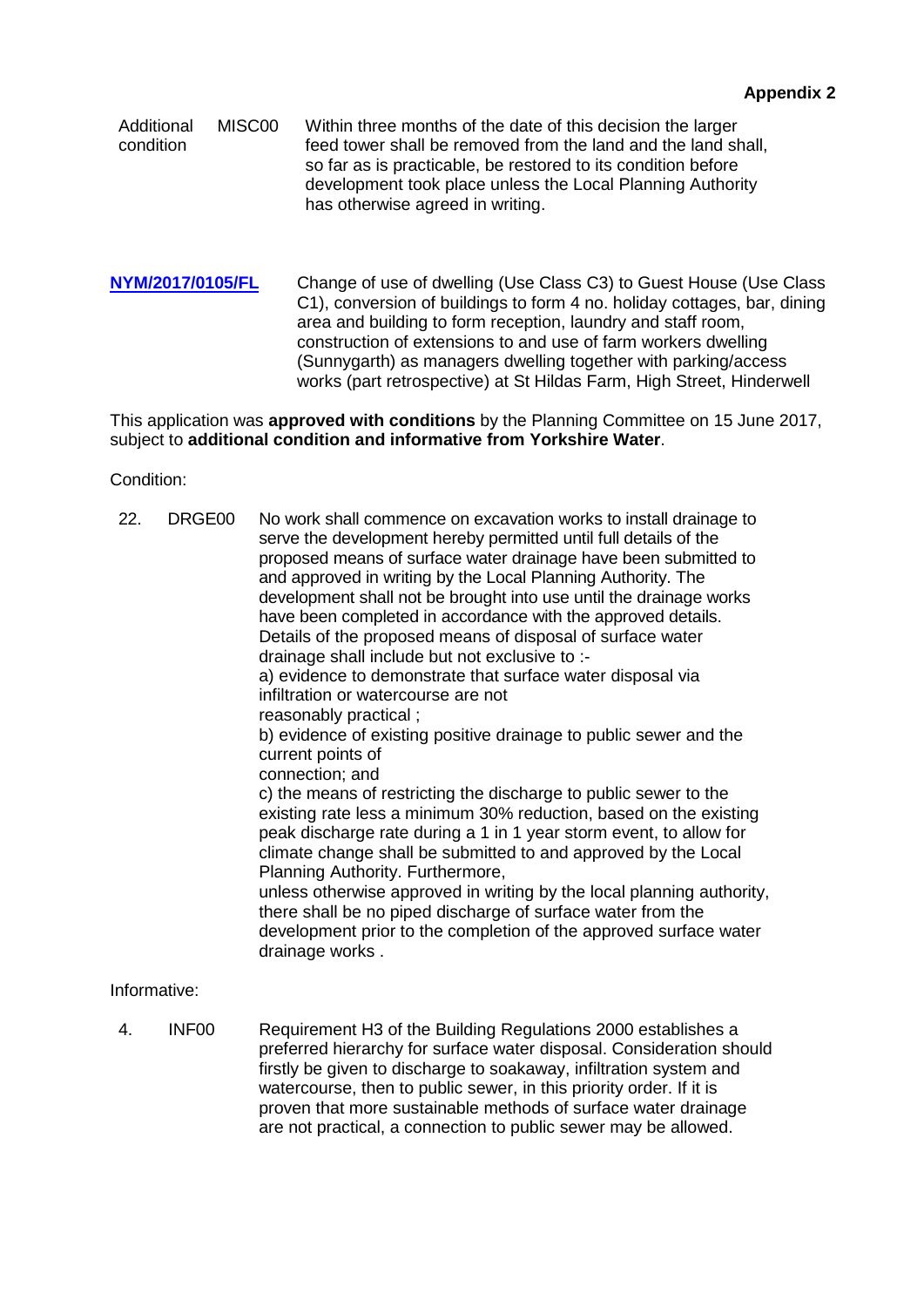To prevent overloading of the public sewer network, surface water discharges to the public sewer network should be restricted to the level of run-off with a reduction for climate change. On-site storage/balancing – or some other means of attenuation of the surface water- may be required.

**[NYM/2017/0094/CU](http://planning.northyorkmoors.org.uk/northgate/documentexplorer/application/folderview.aspx?type=NLP11GL1_DC_PLANAPP&key=813022&iWgrnzsWW4I=aH8Pp24Bn4U=)** Change of use of building to form a piece of "External Sculpture" (no alterations) at building south of Northdale Farm, Rosedale East (Hanging Stones House)

This application was **approved with conditions** by the Planning Committee on 15 June 2017, subject to **an amendment to the following condition and additional informative**.

Condition:<br>6. ARCH00 6. ARCH00 The developer shall: (a) secure the services of a suitably experienced and qualified archaeologist to monitor and record all ground disturbance within and without the physical building as it takes place to record evidence of the history and development of the building revealed by the approved works, (b) give not less than five working days' notice in writing of commencement of works to the Local Planning Authority's in-house archaeologist and no works shall commence on site until the five working day notice period has expired and (c) shall afford safe access within the site to the Authority's archaeologist at all reasonable times.

#### Informative:

- 3. INF00 The applicant is advised that in relation to condition 6 above, the recording shall be to the industry level 2 standard and particularly include:
	- A full photographic survey of the interior and exterior of the building, including all interior and exterior elevations (where it is safe to access the building), any unusual or distinctive details, and the building's setting. Photographs should be digital and accompanied by an annotated plan of their location.
	- Measured, drawn, annotated floor plans.
	- Measured, drawn, annotated elevations.
	- A written account of the building's plan, form, function, age and development sequence, including a map regression.
	- Surveys must be submitted in a digital format.
	- Where replacement roofing is proposed, investigations shall be undertaken for signs of earlier roofing arrangements,

Consideration should be given to the production of a public information leaflet setting out the findings of the archaeological study for future visitors.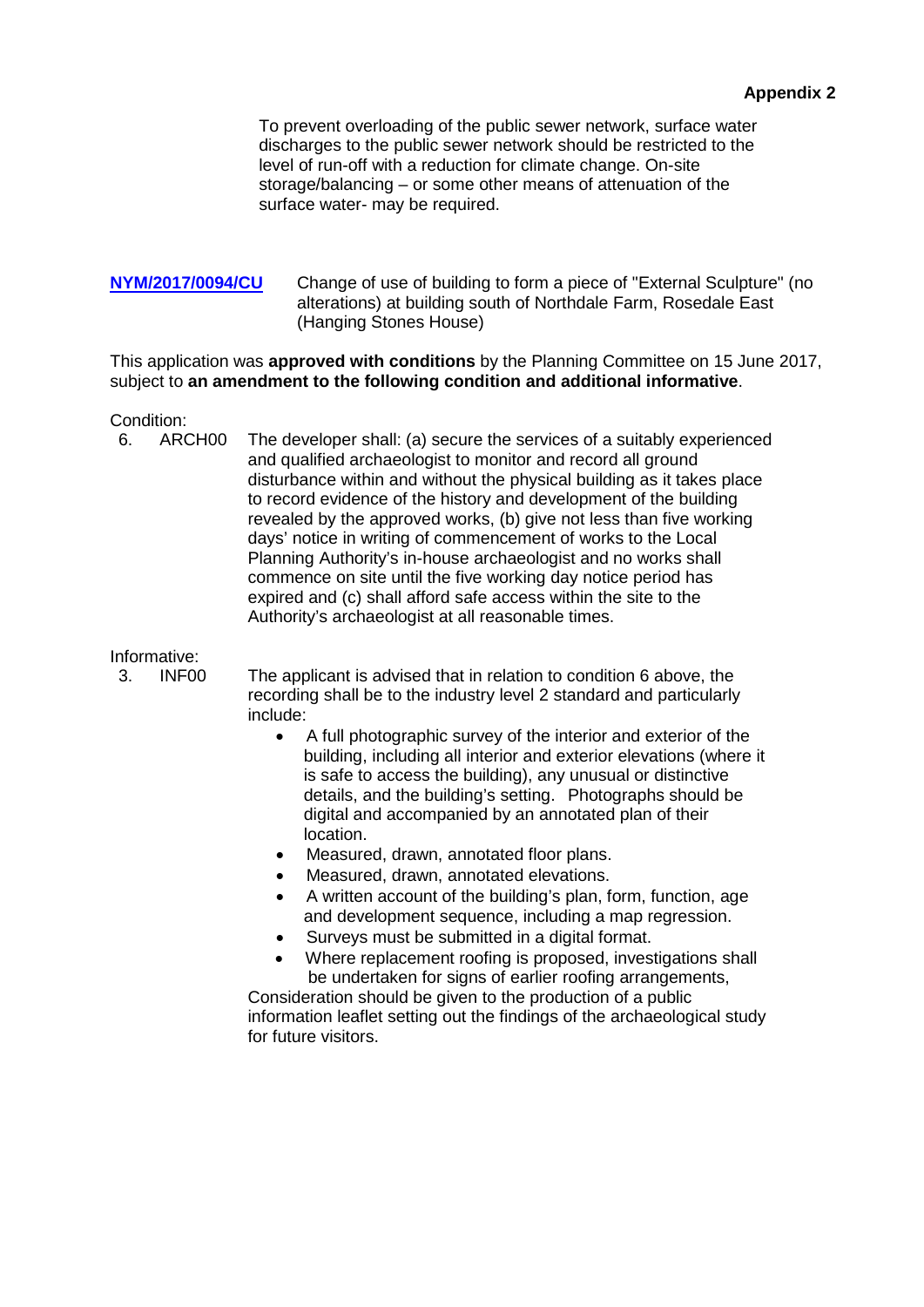## **[NYM/2017/0086/FL](http://planning.northyorkmoors.org.uk/northgate/documentexplorer/application/folderview.aspx?type=NLP11GL1_DC_PLANAPP&key=813014&iWgrnzsWW4I=aH8Pp24Bn4U=)** Alterations to and change of use of agricultural building to form a piece of "External Sculpture" at building (Job's Well), north of Northdale Farm, Rosedale East

This application was **approved with conditions** by the Planning Committee on 15 June 2017, subject to **an amendment to the following condition and additional informative**.

Condition:<br>9. ARCH00 The developer shall: (a) secure the services of a suitably experienced and qualified archaeologist to monitor and record all ground disturbance within and without the physical building as it takes place to record evidence of the history and development of the building revealed by the approved works, (b) give not less than five working days' notice in writing of commencement of works to the Local Planning Authority's in-house archaeologist and no works shall commence on site until the five working day notice period has expired and (c) shall afford safe access within the site to the Authority's archaeologist at all reasonable times .

### Informative:

- 2. INF00 The applicant is advised that in relation to condition 9 above, the recording shall be to the industry level 2 standard and particularly include:
	- A full photographic survey of the interior and exterior of the building, including all interior and exterior elevations (where it is safe to access the building), any unusual or distinctive details, and the building's setting. Photographs should be digital and accompanied by an annotated plan of their location.
	- Measured, drawn, annotated floor plans.
	- Measured, drawn, annotated elevations.
	- A written account of the building's plan, form, function, age and development sequence, including a map regression.
	- Surveys must be submitted in a digital format.
	- Where replacement roofing is proposed, investigations shall be undertaken for signs of earlier roofing arrangements,

Consideration should be given to the production of a public information leaflet setting out the findings of the archaeological study for future visitors.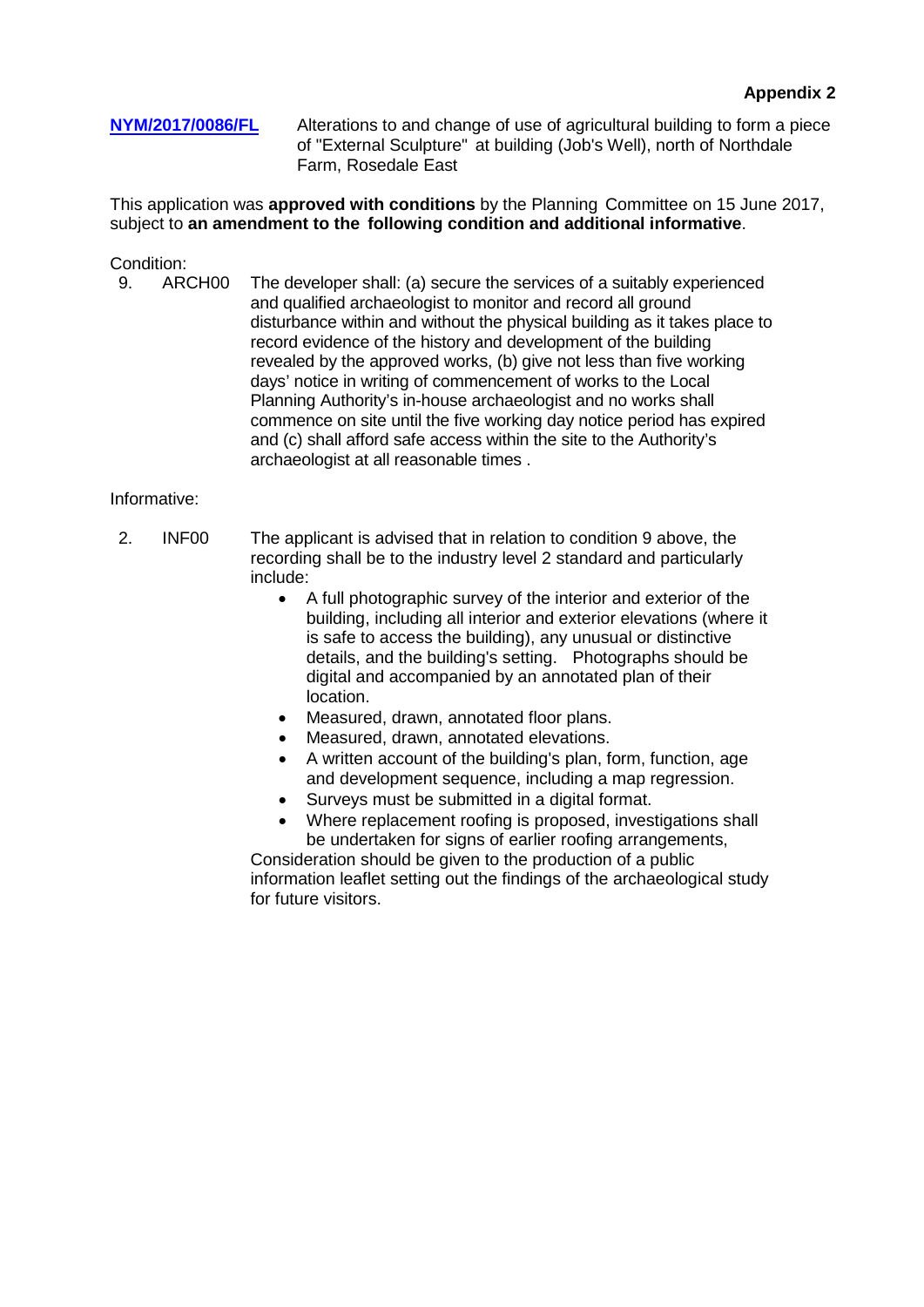**[NYM/2017/0090/CU](http://planning.northyorkmoors.org.uk/northgate/documentexplorer/application/folderview.aspx?type=NLP11GL1_DC_PLANAPP&key=813018&iWgrnzsWW4I=aH8Pp24Bn4U=)** change of use of building to form a piece of "External Sculpture" (no alterations) at building south of Northdale Farm, Rosedale East (Southfield House)

This application was **approved with conditions** by the Planning Committee on 15 June 2017, subject to **an amendment to the following condition and additional informative**.

Condition:<br>6. ARCH00 6. ARCH00 The developer shall: (a) secure the services of a suitably experienced and qualified archaeologist to monitor and record all ground disturbance within and without the physical building as it takes place to record evidence of the history and development of the building revealed by the approved works, (b) give not less than five working days' notice in writing of commencement of works to the Local Planning Authority's in-house archaeologist and no works shall commence on site until the five working day notice period has expired and (c) shall afford safe access within the site to the Authority's archaeologist at all reasonable times.

# Informative:<br>3. INF00

3. INF00 The applicant is advised that in relation to condition 6 above, the recording shall be to the industry level 2 standard and particularly include:

- A full photographic survey of the interior and exterior of the building, including all interior and exterior elevations (where it is safe to access the building), any unusual or distinctive details, and the building's setting.
- Photographs should be digital and accompanied by an annotated plan of their location.
- Measured, drawn, annotated floor plans.
- Measured, drawn, annotated elevations.
- A written account of the building's plan, form, function, age and development sequence, including a map regression.
- Surveys must be submitted in a digital format.
- Where replacement roofing is proposed, investigations shall be undertaken for signs of earlier roofing arrangements,

Consideration should be given to the production of a public information leaflet setting out the findings of the archaeological study for future visitors.